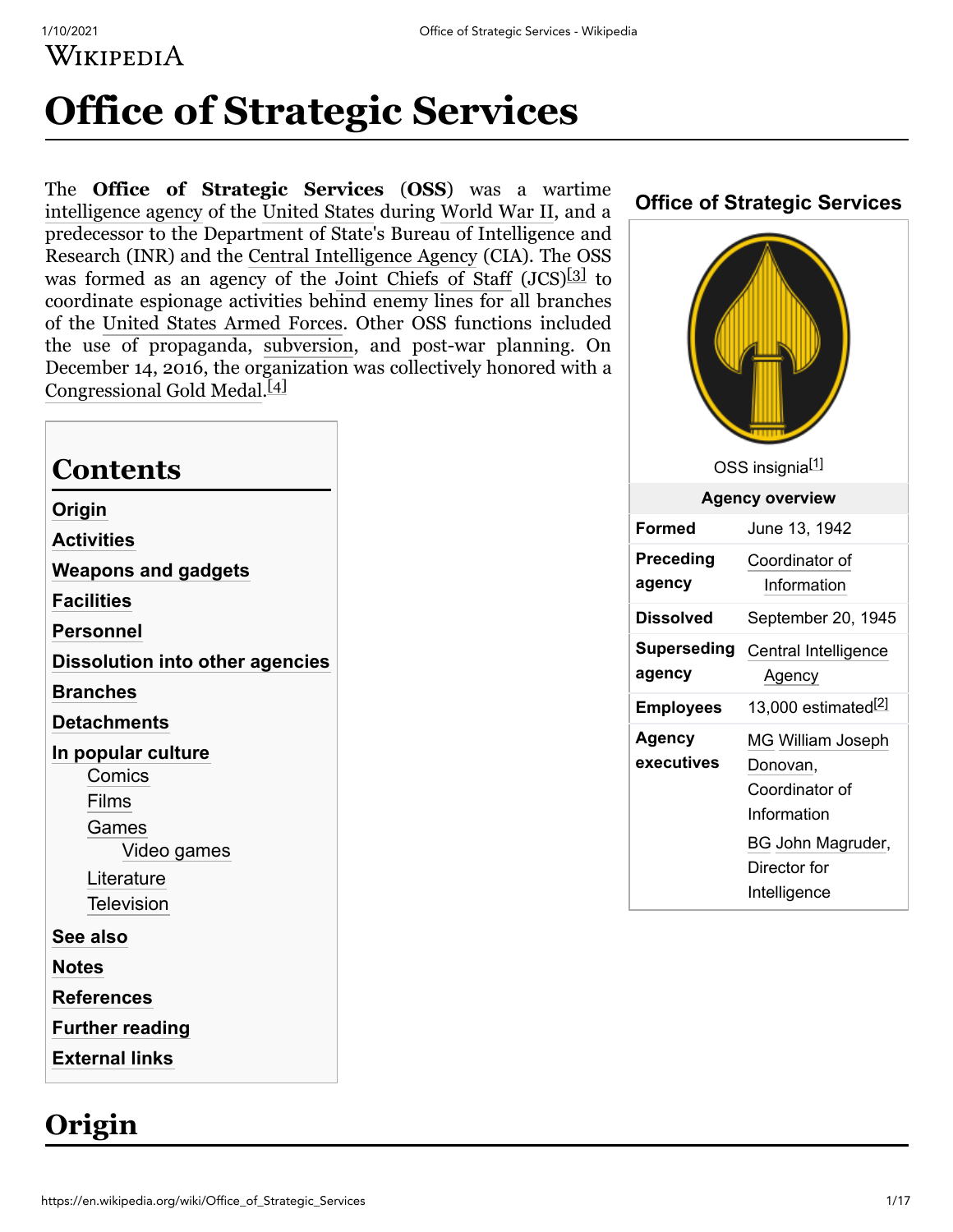#### 1/10/2021 Office of Strategic Services - Wikipedia

Prior to the formation of the OSS, the various departments of the executive branch, including the [State](https://en.wikipedia.org/wiki/United_States_Department_of_State), [Treasury](https://en.wikipedia.org/wiki/United_States_Department_of_the_Treasury), [Navy,](https://en.wikipedia.org/wiki/United_States_Department_of_the_Navy) and [War](https://en.wikipedia.org/wiki/United_States_Department_of_War) Departments conducted American intelligence activities on an *ad hoc* basis, with no overall direction, coordination, or control. The [US Army](https://en.wikipedia.org/wiki/United_States_Army) and [US Navy](https://en.wikipedia.org/wiki/United_States_Navy) had separate codebreaking departments: [Signal Intelligence Service](https://en.wikipedia.org/wiki/Signal_Intelligence_Service) and [OP-20-G.](https://en.wikipedia.org/wiki/OP-20-G) (A previous code-breaking operation of the State Department, the [MI-8](https://en.wikipedia.org/wiki/Black_Chamber), run by [Herbert Yardley,](https://en.wikipedia.org/wiki/Herbert_Yardley) had been shut down in 1929 by Secretary of State [Henry Stimson](https://en.wikipedia.org/wiki/Henry_Stimson), deeming it an inappropriate function for the diplomatic arm, because "gentlemen don't read each other's mail."[\[5\]](#page-10-7)) The [FBI](https://en.wikipedia.org/wiki/FBI) was responsible for domestic security and anti-espionage operations.

President [Franklin D. Roosevelt](https://en.wikipedia.org/wiki/Franklin_D._Roosevelt) was concerned about American intelligence deficiencies. On the suggestion of [William Stephenson,](https://en.wikipedia.org/wiki/William_Stephenson) the senior British intelligence officer in the western hemisphere, Roosevelt requested that [William J. Donovan](https://en.wikipedia.org/wiki/William_J._Donovan) draft a plan for an intelligence service based on the British [Secret Intelligence Service](https://en.wikipedia.org/wiki/Secret_Intelligence_Service) (MI6) and [Special Operations Executive](https://en.wikipedia.org/wiki/Special_Operations_Executive) (SOE). After submitting his work, "Memorandum of Establishment of Service of Strategic Information", Colonel Donovan was appointed "coordinator of information" on July 11, 1941, heading the new organization known as the office of the Coordinator of Information (COI).



William J. Donovan

Thereafter the organization was developed with British assistance; Donovan had responsibilities but no actual powers and the existing US agencies were skeptical if not hostile. Until some months after [Pearl Harbor, the bulk of OSS intelligence came from the UK. British](https://en.wikipedia.org/wiki/British_Security_Co-ordination) Security Co-ordination (BSC) trained the first OSS agents in Canada, until training stations were set up in the US with guidance from BSC instructors, who also provided information on how the SOE was arranged and managed. The British immediately made available their [short-wave broadcasting capabilities](https://en.wikipedia.org/wiki/Aspidistra_(transmitter)) to Europe, Africa, and the Far East and provided equipment for agents until American production was established.[\[6\]](#page-10-8)

The Office of Strategic Services was established by a Presidential military order issued by President Roosevelt on June 13, 1942, to

collect and analyze strategic information required by the [Joint Chiefs of Staff](https://en.wikipedia.org/wiki/Joint_Chiefs_of_Staff) and to conduct special operations not assigned to other agencies. During the war, the OSS supplied policymakers with facts and estimates, but the OSS never had jurisdiction over all foreign intelligence activities. The [FBI](https://en.wikipedia.org/wiki/Federal_Bureau_of_Investigation) was left responsible for intelligence work in Latin America, and the Army and Navy continued to develop and rely on their own sources of intelligence.

# <span id="page-1-0"></span>**Activities**

OSS proved especially useful in providing a worldwide overview of the German war effort, its strengths and weaknesses. In direct operations it was successful in supporting [Operation Torch](https://en.wikipedia.org/wiki/Operation_Torch) in French North Africa in 1942, where it identified pro-Allied potential supporters and located landing sites. OSS operations in neutral countries, especially Stockholm, Sweden, provided in-depth information on German advanced technology. The Madrid station set up agent networks in France that supported the [Allied invasion of southern France in 1944. Most famous were the operations in Switzerland run by Allen](https://en.wikipedia.org/wiki/Allen_Dulles) Dulles that provided extensive information on German strength, air defenses, submarine production, and the V-1 and V-2 weapons. It revealed some of the secret German efforts in chemical and biological warfare. Switzerland's station also supported resistance fighters in France and Italy, and helped with the surrender of German forces in Italy in  $1945$ .<sup>[\[7\]](#page-10-9)</sup>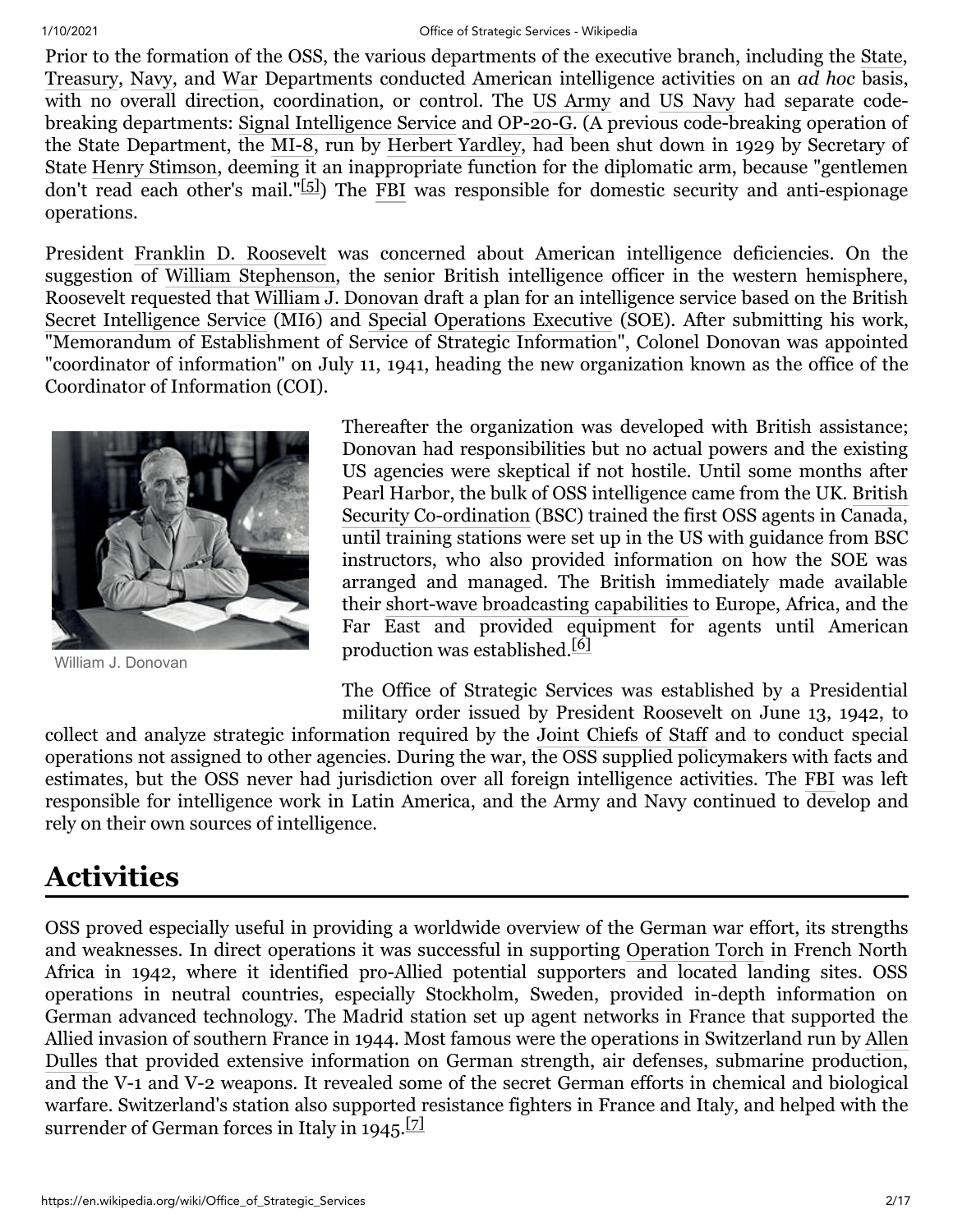

General William J. [Donovan](https://en.wikipedia.org/wiki/William_J._Donovan) reviews Operational Group members in [Bethesda,](https://en.wikipedia.org/wiki/Bethesda,_Maryland) Maryland prior to their departure for China in 1945.

1/10/2021 Office of Strategic Services - Wikipedia

For the duration of World War II, the Office of Strategic Services was conducting multiple activities and missions, including collecting intelligence by spying, performing acts of sabotage, waging propaganda war, organizing and coordinating anti-Nazi resistance groups in Europe, and providing military training for anti-Japanese guerrilla movements in Asia, among other things. $[8]$  At the height of its influence during World War



OSS [missions](https://en.wikipedia.org/wiki/East_Asia) and bases in East Asia

II, the OSS employed almost 24,000 people.[\[9\]](#page-10-11)

From 1943–1945, the OSS played a major role in training [Kuomintang](https://en.wikipedia.org/wiki/Kuomintang) troops in China and [Burma,](https://en.wikipedia.org/wiki/Burma) and recruited [Kachin](https://en.wikipedia.org/wiki/Jingpo_people) and other indigenous irregular forces for sabotage as well as guides for Allied forces in [Burma](https://en.wikipedia.org/wiki/China_Burma_India_Theater_of_World_War_II) fighting the Japanese Army. Among other activities, the OSS helped arm, train, and supply [resistance movements](https://en.wikipedia.org/wiki/Resistance_movement) in areas [occupied](https://en.wikipedia.org/wiki/Military_occupation) by the [Axis powers](https://en.wikipedia.org/wiki/Axis_powers) [during W](https://en.wikipedia.org/wiki/Mao_Zedong)[orld War II](https://en.wikipedia.org/wiki/World_War_II)[, including Mao](https://en.wikipedia.org/wiki/Mao_Zedong) Zedong's [Red Army](https://en.wikipedia.org/wiki/People%27s_Liberation_Army) in China (known as the [Dixie Mission](https://en.wikipedia.org/wiki/Dixie_Mission)) and the [Viet Minh](https://en.wikipedia.org/wiki/Viet_Minh) in [French Indochina](https://en.wikipedia.org/wiki/French_Indochina). OSS officer [Archimedes Patti](https://en.wikipedia.org/wiki/Archimedes_Patti) played a central role in OSS operations in [French Indochina](https://en.wikipedia.org/wiki/French_Indochina) and met frequently with [Ho Chi Minh](https://en.wikipedia.org/wiki/Ho_Chi_Minh) in  $1945$ . [\[10\]](#page-11-0)

[One of the greatest accomplishments of the OSS during World War II was its penetration of Nazi](https://en.wikipedia.org/wiki/Nazi_Germany) Germany by OSS operatives. The OSS was responsible for training German and Austrian individuals for missions inside Germany. Some of these agents included exiled communists and Socialist party members, labor activists, anti-Nazi prisoners-of-war, and German and Jewish refugees. The OSS also recruited and ran one of the war's most important spies, the German diplomat [Fritz Kolbe.](https://en.wikipedia.org/wiki/Fritz_Kolbe)

From 1943 the OSS was in contact with the Austrian resistance group around Kaplan [Heinrich Maier.](https://en.wikipedia.org/wiki/Heinrich_Maier) As a result, plans and production facilities for [V-2 rockets](https://en.wikipedia.org/wiki/V-2_rocket), [Tiger tanks](https://en.wikipedia.org/wiki/Tiger_tank) and aircraft [\(Messerschmitt Bf 109](https://en.wikipedia.org/wiki/Messerschmitt_Bf_109), [Messerschmitt Me](https://en.wikipedia.org/wiki/Messerschmitt_Me_163_Komet) 163 Komet, etc.) were passed on to Allied general staffs in order to enable Allied bombers to get accurate air strikes. The Maier group informed very early about the mass murder of Jews through its contacts with the Semperit factory near Auschwitz. The group was gradually dismantled by the German authorities because of a double agent who worked for both the OSS and the Gestapo. This uncovered a transfer of money from the Americans to Vienna via Istanbul and Budapest, and most of the members were executed after a People's Court hearing.<sup>[\[11\]](#page-11-1)[\[12\]](#page-11-2)</sup>

In 1943, the Office of Strategic Services set up operations in Istanbul.<sup>[\[13\]](#page-11-3)</sup> Turkey, as a neutral country during the Second World War, was a place where both the Axis and Allied powers had spy networks. The railroads connecting central Asia with Europe, as well as Turkey's close proximity to the Balkan states, placed it at a crossroads of intelligence gathering. The goal of the OSS Istanbul operation called Project [Net-1 was to infiltrate and extenuate subversive action in the old Ottoman and Austro-Hungarian](https://en.wikipedia.org/wiki/Austro-Hungarian_Empire) Empires.<sup>[\[13\]](#page-11-3)</sup>

The head of operations at OSS Istanbul was a banker from Chicago named Lanning "Packy" Macfarland, who maintained a cover story as a banker for the American [lend-lease program.](https://en.wikipedia.org/wiki/Lend-lease_program)<sup>[\[14\]](#page-11-4)</sup> Macfarland hired Alfred Schwarz, a Czechoslovakian engineer and businessman who came to be known as "Dogwood" and ended up establishing the Dogwood information chain.<sup>[\[15\]](#page-11-5)</sup> Dogwood in turn hired a personal assistant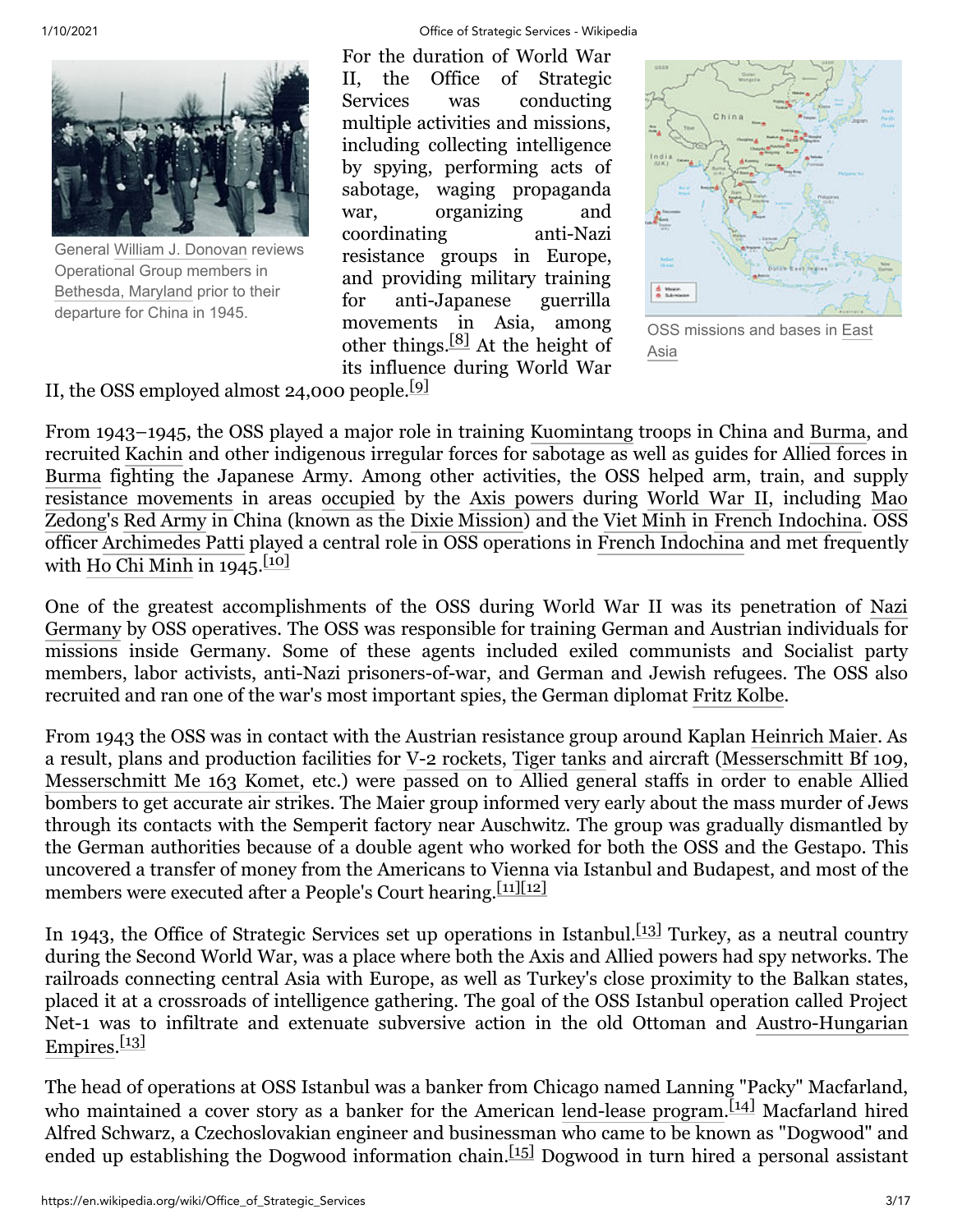named Walter Arndt and established himself as an employee of the Istanbul Western Electrik Kompani.<sup>[\[15\]](#page-11-5)</sup> Through Schwartz and Arndt the OSS was able to infiltrate [anti-fascist](https://en.wikipedia.org/wiki/Anti-fascist) groups in Austria, Hungary, and Germany. Schwartz was able to convince Romanian, Bulgarian, Hungarian, and Swiss diplomatic couriers to smuggle American intelligence information into these territories and establish contact with elements antagonistic to the Nazis and their collaborators.[\[16\]](#page-11-6) Couriers and agents memorized information and produced analytical reports; when they were not able to memorize effectively they recorded information on [microfilm](https://en.wikipedia.org/wiki/Microfilm) and hid it in their shoes or hollowed pencils.<sup>[\[17\]](#page-11-7)</sup> Through this process information about the Nazi regime made its way to Macfarland and the OSS in Istanbul and eventually to Washington.

While the OSS "Dogwood-chain" produced a lot of information, its reliability was increasingly questioned by British intelligence. By May 1944, through collaboration between the OSS, British intelligence, Cairo, and Washington, the entire Dogwood-chain was found to be unreliable and dangerous.<sup>[\[17\]](#page-11-7)</sup> Planting phony information into the OSS was intended to misdirect the resources of the Allies. Schwartz's Dogwood-chain, which was the largest American intelligence gathering tool in occupied territory, was shortly thereafter shut down.<sup>[\[18\]](#page-11-8)</sup>



OSS 1st Lieutenant George [Musulin](https://en.wikipedia.org/wiki/George_Musulin) behind enemy lines in Germanoccupied Serbia, as a [Chetnik,](https://en.wikipedia.org/wiki/Chetniks) during his first mission in November 1943. His second mission was [Operation](https://en.wikipedia.org/wiki/Operation_Halyard) Halyard.

The OSS purchased Soviet code and cipher material (or Finnish information on them) from émigré [Finnish army](https://en.wikipedia.org/wiki/Finnish_army) officers in late 1944. Secretary of State [Edward Stettinius, Jr.](https://en.wikipedia.org/wiki/Edward_Stettinius,_Jr.), protested that this violated an agreement President Roosevelt made with the Soviet Union not to interfere with Soviet cipher traffic from the United States. General Donovan might have copied the papers before returning them the following January, but there is no record of [Arlington Hall](https://en.wikipedia.org/wiki/Arlington_Hall) receiving them, and CIA and NSA archives have no surviving copies. This codebook was in fact used as part of the [Venona](https://en.wikipedia.org/wiki/Venona) [decryption](https://en.wikipedia.org/wiki/Decryption) effort, which helped uncover large-scale Soviet espionage in North America.<sup>[\[19\]](#page-11-9)</sup>

RYPE was the codename of the airborne unit who was dropped in the Norwegian mountains of Snåsa on March 24., 1945 to carry out sabotage actions behind enemy lines. From the base at the Gjefsjøen mountain farm, the group conducted successful railroad sabotages, with the intention of preventing the withdrawal of German forces from northern Norway. [Operasjon Rype](https://en.wikipedia.org/wiki/Operasjon_Rype) was the only U.S. operation on German occupied Norwegian soil during WW2. The group consisted mainly of Norwegian Americans recruited from the [99th Infantry Battalion.](https://en.wikipedia.org/wiki/99th_Infantry_Battalion_(United_States)) Operasjon Rype was led by [William Colby](https://en.wikipedia.org/wiki/William_Colby).<sup>[\[20\]](#page-11-10)</sup>

# <span id="page-3-0"></span>**Weapons and gadgets**

The OSS espionage and sabotage operations produced a steady demand for highly specialized equipment.[\[8\]](#page-10-10) General Donovan invited experts, organized workshops, and funded labs that later formed the core of the Research & Development Branch. Boston chemist Stanley P. Lovell became its first head, and Donovan humorously called him his "[Professor Moriarty"](https://en.wikipedia.org/wiki/Professor_Moriarty).<sup>[\[21\]:](#page-11-11)101</sup> Throughout the war years, the OSS Research & Development successfully adapted Allied weapons and espionage equipment, and produced its own line of novel spy tools and gadgets, including silenced pistols, lightweight sub-machine guns, "[Beano](https://en.wikipedia.org/wiki/BEANO_T-13_grenade)" grenades that exploded upon impact, [explosives disguised as lumps of coal](https://en.wikipedia.org/wiki/Coal_torpedo) ("Black Joe") or bags of Chinese flour ("Aunt Jemima"), acetone time delay fuses for [limpet mines,](https://en.wikipedia.org/wiki/Limpet_mine) compasses hidden in uniform buttons, playing cards that concealed maps, a 16mm Kodak camera in the shape of a matchbox,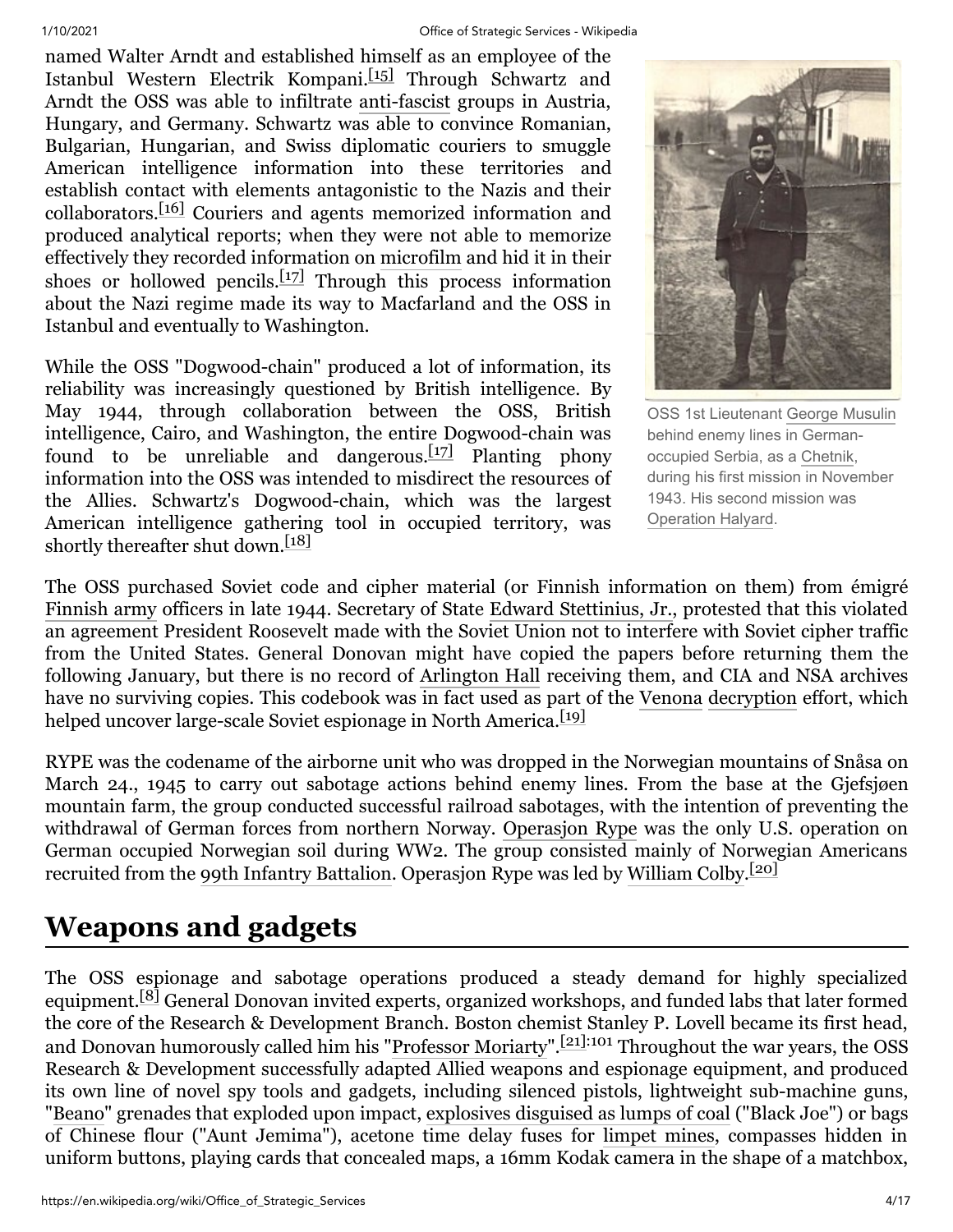OSS T13 Beano [Grenade](https://en.wikipedia.org/wiki/T13_Beano_Grenade) and compass hidden in a button, CIA [Museum](https://en.wikipedia.org/wiki/CIA_Museum)

tasteless poison tablets ("K" and "L" pills), and cigarettes laced with [tetrahydrocannabinol acetate](https://en.wikipedia.org/wiki/THC-O-acetate) (an extract of Indian hemp) to induce uncontrollable chattiness.<sup>[\[21\]](#page-11-11)[\[22\]](#page-11-12)[\[23\]](#page-11-13)</sup>

The OSS also developed innovative communication equipment such as [wiretap gadgets, electronic beacons](https://en.wikipedia.org/wiki/Joan-Eleanor_system) for locating agents, and the "Joan-Eleanor" portable radio system that made it possible for operatives on the ground to establish secure contact with a plane that was preparing to land or drop cargo. The OSS Research & Development also printed fake German and Japanese-issued identification cards, and various passes, ration cards, and counterfeit money.<sup>[\[24\]](#page-11-14)</sup>

On August 28, 1943, Stanley Lovell was asked to make a presentation in front of a not very friendly audience of the [Joint Chiefs of Staff](https://en.wikipedia.org/wiki/Joint_Chiefs_of_Staff), since the U.S. top brass were largely skeptical of all OSS plans beyond collecting military intelligence and were ready to split the OSS between the Army and the Navy.<sup> $[25]$ :5–7 While explaining the purpose and mission of his</sup> department and introducing various gadgets and tools, he reportedly

casually dropped into a waste basket a Hedy, a panic-inducing explosive device in the shape of a firecracker, which shortly produced a loud shrieking sound followed by a deafening boom. The presentation was interrupted and did not resume since everyone in the room fled. In reality, the Hedy, jokingly named after Hollywood movie star [Hedy Lamarr](https://en.wikipedia.org/wiki/Hedy_Lamarr) for her ability to distract men, later saved the lives of some trapped OSS operatives.[\[26\]:](#page-11-16)184–185

Not all projects worked. Some ideas were odd, such as a failed attempt to use insects to spread anthrax in Spain.<sup>[\[27\]:](#page-11-17)150–151</sup> Stanley Lovell was later quoted saying, "It was my policy to consider any method whatever that might aid the war, however unorthodox or untried".<sup>[\[28\]](#page-11-18)</sup>

In 1939, a young physician named [Christian J. Lambertsen](https://en.wikipedia.org/wiki/Christian_J._Lambertsen) developed an oxygen [rebreather](https://en.wikipedia.org/wiki/Rebreather) set (the [Lambertsen Amphibious Respiratory](https://en.wikipedia.org/wiki/Lambertsen_Amphibious_Respiratory_Unit) Unit) and demonstrated it to the OSS—after already being rejected by the U.S. Navy—in a pool at the [Shoreham Hotel](https://en.wikipedia.org/wiki/Shoreham_Hotel) in Washington D.C., in 1942.[\[29\]](#page-11-19)[\[30\]](#page-11-20) The OSS not only bought into the concept, they hired Lambertsen to lead the program and build up the dive element for the organization.[\[30\]](#page-11-20) His responsibilities included training and developing methods of combining selfcontained diving and swimmer delivery including the Lambertsen Amphibious Respiratory Unit for the OSS "Operational Swimmer Group".[\[29\]](#page-11-19)[\[31\]](#page-11-21) Growing involvement of the OSS with coastal infiltration and water-based sabotage eventually led to creation of the OSS Maritime Unit.

### <span id="page-4-0"></span>**Facilities**

At [Camp X,](https://en.wikipedia.org/wiki/Camp_X) near [Whitby, Ontario,](https://en.wikipedia.org/wiki/Whitby,_Ontario) an "assassination and elimination" training program was operated by the British [Special Operations Executive](https://en.wikipedia.org/wiki/Special_Operations_Executive), assigning exceptional masters in the art of knife-wielding combat, such as [William E. Fairbairn](https://en.wikipedia.org/wiki/William_E._Fairbairn) and [Eric A. Sykes,](https://en.wikipedia.org/wiki/Eric_A._Sykes) to instruct trainees. Many members of the Office of Strategic Services also were trained there. It was dubbed "the school of mayhem and murder" by George Hunter White who trained at the facility in the 1950s.<sup>[\[32\]](#page-11-22)</sup>

From these incipient beginnings, the OSS began to take charge of its own destiny, and opened camps in the United States, and finally abroad. [Prince William Forest Park](https://en.wikipedia.org/wiki/Prince_William_Forest_Park) (then known as Chopawamsic Recreational Demonstration Area) was the site of an OSS training camp that operated from 1942 to 1945. Area "C", consisting of approximately  $6,000$  acres  $(24 \text{ km}^2)$ , was used extensively for communications [training, whereas Area "A" was used for training some of the OGs \(Operational Groups\).](https://en.wikipedia.org/wiki/Catoctin_Mountain_Park)<sup>[\[33\]](#page-11-23)</sup> Catoctin Mountain Park, now the location of [Camp David,](https://en.wikipedia.org/wiki/Camp_David) was the site of OSS training Area "B" where the first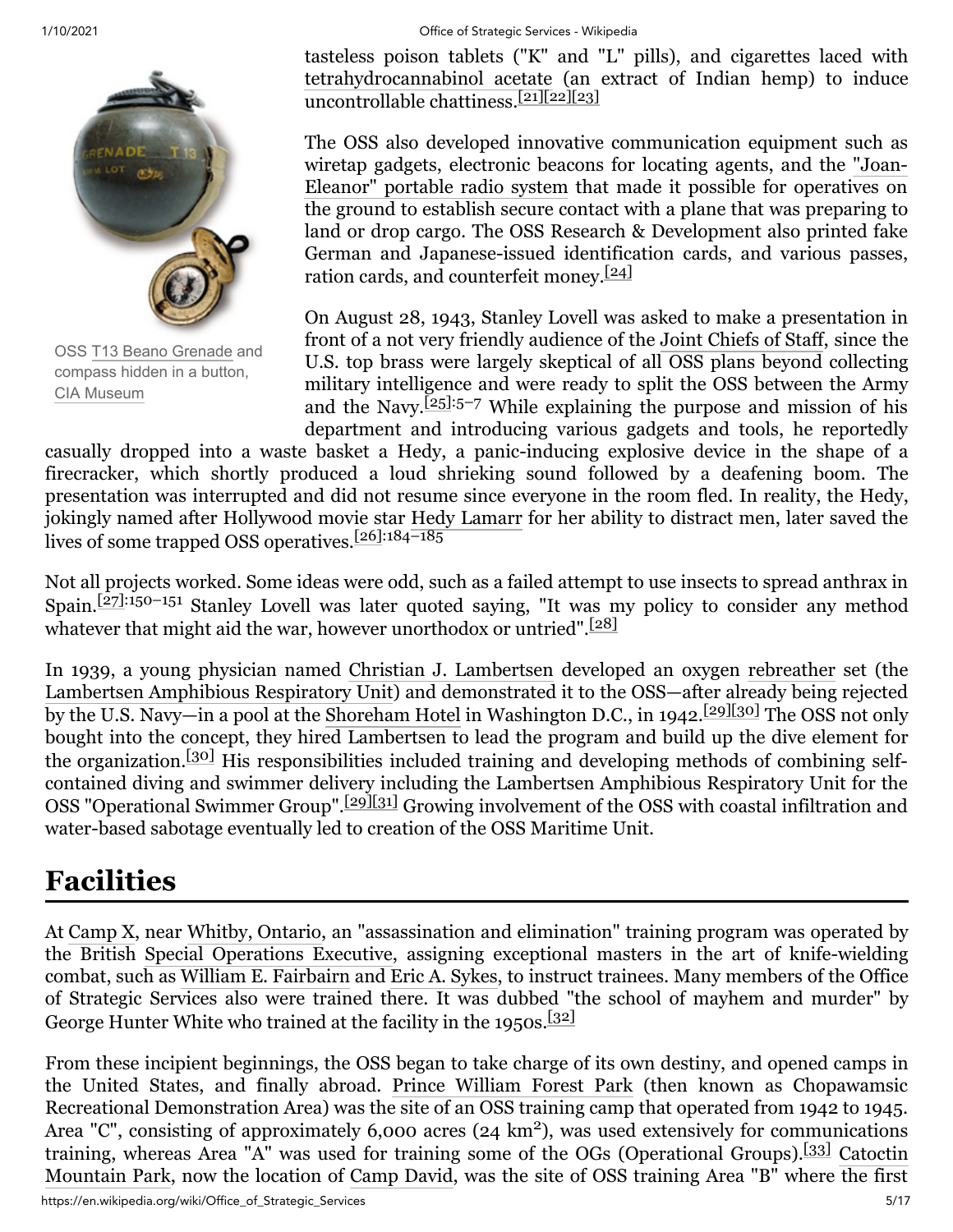#### 1/10/2021 Office of Strategic Services - Wikipedia

Special Operations, or SO, were trained.<sup>[\[34\]](#page-12-0)</sup> [Special Operations](https://en.wikipedia.org/wiki/Special_Operations) was modeled after Great Britain's Special [Operations Executive, which included parachute, sabotage, self-defense, weapons, and leadership](https://en.wikipedia.org/wiki/Special_Operations_Executive) training to support guerrilla or partisan resistance.<sup>[\[35\]](#page-12-1)</sup> Considered most mysterious of all was the "cloak" and dagger" Secret Intelligence, or SI branch.<sup>[\[36\]](#page-12-2)</sup> Secret Intelligence employed "country estates as schools for introducing recruits into the murky world of espionage. Thus, it established Training Areas E [and RTU-11 \("the Farm"\) in spacious manor houses with surrounding horse farms."](https://en.wikipedia.org/wiki/Morale_Operations_Branch) $\frac{137}{12}$  Morale Operations training included psychological warfare and propaganda.<sup>[\[38\]](#page-12-4)</sup> The Congressional Country [Club \(Area F\) in Bethesda, Maryland, was the primary OSS training facility. The Facilities of the Catalina](https://en.wikipedia.org/wiki/Congressional_Country_Club) Island Marine Institute at [Toyon Bay](https://en.wikipedia.org/wiki/Toyon_Bay) on [Santa Catalina Island](https://en.wikipedia.org/wiki/Santa_Catalina_Island_(California)), [Calif.](https://en.wikipedia.org/wiki/California), are composed (in part) of a former OSS survival training camp. The National Park Service commissioned a study of OSS National Park training facilities by Professor John Chambers of Rutgers University.<sup>[\[39\]](#page-12-5)</sup>

The main OSS training camps abroad were located initially in Great Britain, French Algeria, and Egypt; later as the Allies advanced, a school was established in southern Italy. In the Far East, OSS training facilities were established in India, Ceylon, and then China. The [London](https://en.wikipedia.org/wiki/London) branch of the OSS, its first overseas facility, was at 70 Grosvenor Street, W1.In addition to training local agents, the overseas OSS schools also provided advanced training and field exercises for graduates of the training camps in the United States and for Americans who enlisted in the OSS in the war zones. The most famous of the latter was Virginia Hall in France.<sup>[\[39\]](#page-12-5)</sup>

The OSS's Mediterranean training center in Cairo, Egypt, known to many as the *Spy School*, was a lavish palace belonging to [King Farouk's](https://en.wikipedia.org/wiki/Farouk_of_Egypt) brother-in-law, called *Ras el Kanayas*. [\[40\]](#page-12-6)[\[41\]](#page-12-7) It was modeled after the SOE's training facility [STS 102](https://en.wikipedia.org/wiki/List_of_SOE_establishments#Training_schools) in Haifa, Palestine.<sup>[\[42\]](#page-12-8)</sup> Americans whose heritage stemmed from [Italy,](https://en.wikipedia.org/wiki/Italy) [Yugoslavia](https://en.wikipedia.org/wiki/Yugoslavia), and [Greece](https://en.wikipedia.org/wiki/Greece) were trained at the "Spy School"<sup>[\[43\]](#page-12-9)</sup> and also sent for parachute, weapons and commando training, and Morse code and encryption lessons at STS 102.<sup>[\[44\]](#page-12-10)[\[45\]](#page-12-11)</sup>[\[46\]](#page-12-12) After completion of their spy training, these agents were sent back on missions to the [Balkans](https://en.wikipedia.org/wiki/Balkan_Campaign_(World_War_II)) and [Italy](https://en.wikipedia.org/wiki/Military_history_of_Italy_during_World_War_II) where their accents would not pose a problem for their assimilation.<sup>[\[47\]](#page-12-13)[\[48\]](#page-12-14)</sup>

## <span id="page-5-0"></span>**Personnel**

The names of all 13,000 OSS personnel and documents of their OSS service, previously a closely guarded secret, were released by the US [National Archives](https://en.wikipedia.org/wiki/National_Archives_and_Records_Administration) on August 14, 2008. Among the 24,000 names were [those of C](https://en.wikipedia.org/wiki/Arthur_Schlesinger,_Jr.)[arl C. Cabl](https://en.wikipedia.org/wiki/Carl_C._Cable)[e,](https://en.wikipedia.org/wiki/Arthur_Schlesinger,_Jr.) [Julia Child](https://en.wikipedia.org/wiki/Julia_Child)[,](https://en.wikipedia.org/wiki/Arthur_Schlesinger,_Jr.) [Ralph Bunche](https://en.wikipedia.org/wiki/Ralph_Bunche)[, A](https://en.wikipedia.org/wiki/Arthur_Schlesinger,_Jr.)[rthur Goldberg](https://en.wikipedia.org/wiki/Arthur_Goldberg)[, S](https://en.wikipedia.org/wiki/Arthur_Schlesinger,_Jr.)[aul K. Padover](https://en.wikipedia.org/wiki/Saul_K._Padover)[, Arthur Schlesinger,](https://en.wikipedia.org/wiki/Arthur_Schlesinger,_Jr.) Jr., [Bruce Sundlun](https://en.wikipedia.org/wiki/Bruce_Sundlun), [William Colby,](https://en.wikipedia.org/wiki/William_Colby) [Rene Joyeuse](https://en.wikipedia.org/wiki/Rene_Joyeuse) MD and [John Ford.](https://en.wikipedia.org/wiki/John_Ford) [\[49\]](#page-13-0)[\[9\]](#page-10-11)[\[50\]](#page-13-1) The 750,000 pages in the 35,000 personnel files include applications of people who were not recruited or hired, as well as the service records of those who served.<sup>[\[51\]](#page-13-2)</sup>

OSS soldiers were primarily inducted from the [United States Armed Forces](https://en.wikipedia.org/wiki/United_States_Armed_Forces). Other members included foreign nationals including displaced individuals from the former czarist Russia, an example being Prince [Serge Obolensky](https://en.wikipedia.org/wiki/Serge_Obolensky).

Donovan sought independent thinkers, and in order to bring together those many intelligent, quickwitted individuals who could think out-of-the box, he chose them from all walks of life, backgrounds, without distinction to culture or religion. [Donovan](https://en.wikipedia.org/wiki/William_J._Donovan) was quoted as saying, "I'd rather have a young lieutenant with enough guts to disobey a direct order than a colonel too regimented to think for himself." In a matter of a few short months, he formed an organization which equalled and then rivalled Great Britain's [Secret Intelligence Service](https://en.wikipedia.org/wiki/Secret_Intelligence_Service) and its [Special Operations Executive.](https://en.wikipedia.org/wiki/Special_Operations_Executive)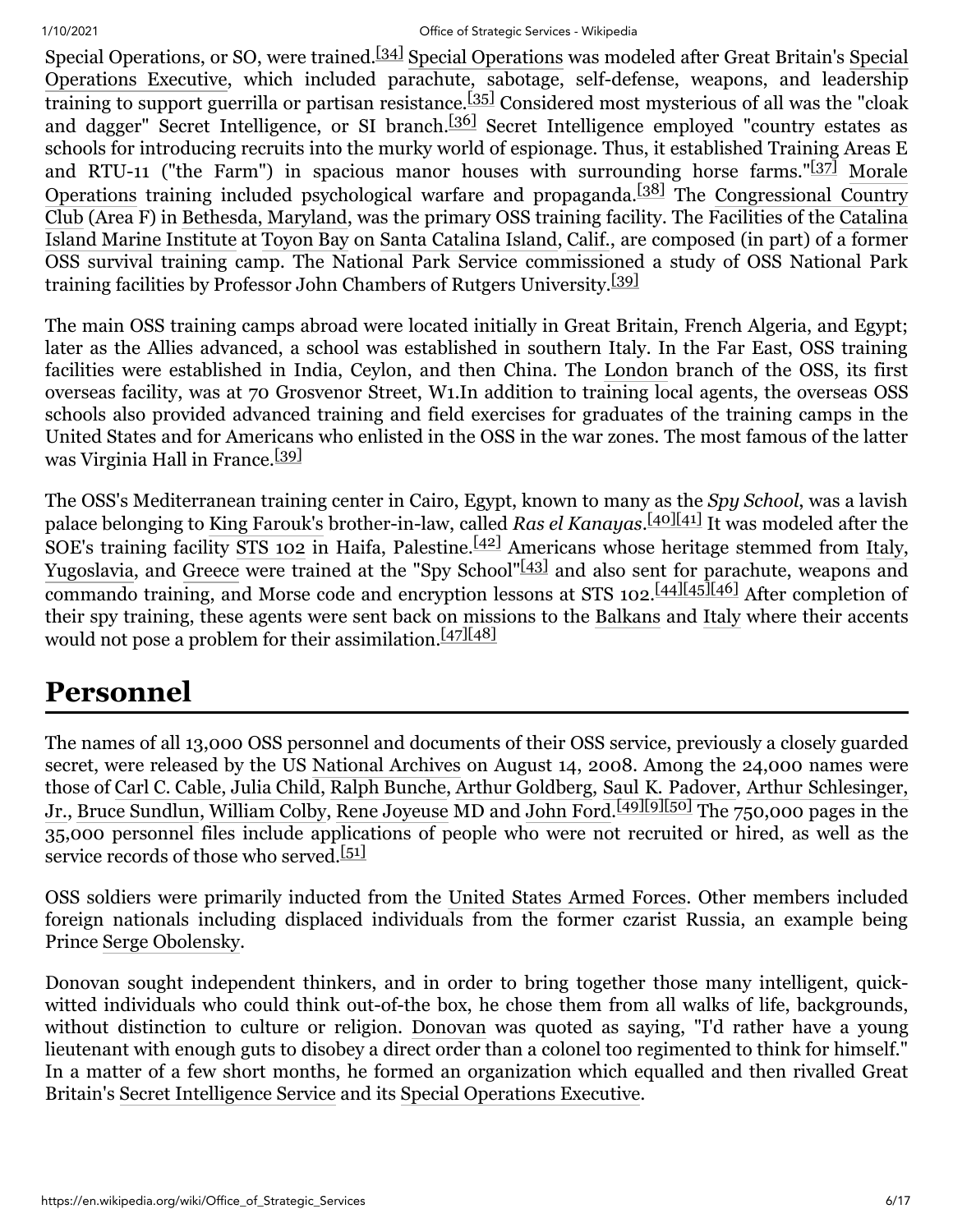One such agent was [Ivy league](https://en.wikipedia.org/wiki/Ivy_league) [polyglot](https://en.wikipedia.org/wiki/Polyglot) and [Jewish-American](https://en.wikipedia.org/wiki/American_Jews) [baseball](https://en.wikipedia.org/wiki/American_baseball) catcher [Moe Berg,](https://en.wikipedia.org/wiki/Moe_Berg) who played 15 seasons in the major leagues. As a Secret Intelligence agent, he was dispatched to seek information on German physicist [Werner Heisenberg](https://en.wikipedia.org/wiki/Werner_Heisenberg) and his knowledge on the [atomic bomb.](https://en.wikipedia.org/wiki/Nuclear_weapon) [\[52\]](#page-13-3) One of the most highly decorated and flamboyant OSS soldiers was US [Marine](https://en.wikipedia.org/wiki/United_States_Marine_Corps) [Colonel](https://en.wikipedia.org/wiki/Colonel) [Peter Ortiz.](https://en.wikipedia.org/wiki/Peter_J._Ortiz) Enlisting early in the war, as a French Foreign [Legionnaire, he went on to join the OSS and earn the title of the](https://en.wikipedia.org/wiki/French_Foreign_Legion) [most highly decorated US Marine in the OSS during World War](https://en.wikipedia.org/wiki/World_War_II) II. [\[53\]](#page-13-4)



Col. Peter Ortiz, [USMC](https://en.wikipedia.org/wiki/USMC)



OSS created this false ID for Joe Savoldi - posing as Giuseppe De Leo while infiltrating the black market in Naples

[Julia Child,](https://en.wikipedia.org/wiki/Julia_Child) who later authored cookbooks, worked directly under Donovan.<sup>[\[54\]](#page-13-5)</sup>

[Rene Joyeuse](https://en.wikipedia.org/wiki/Rene_Joyeuse) [M.D.,](https://en.wikipedia.org/wiki/Doctor_of_Medicine) [MS,](https://en.wikipedia.org/wiki/Master_of_Science) [FACS](https://en.wikipedia.org/wiki/Fellow_of_the_American_College_of_Surgeons) was a Swiss, French and American soldier, physician and researcher, who distinguished himself as an agent of Allied



Major league [baseball](https://en.wikipedia.org/wiki/Major_league_baseball) player Moe Berg of the [Boston](https://en.wikipedia.org/wiki/Boston_Red_Sox) Red Sox was an OSS agent

intelligence in German-occupied France during World War II. He received the US Army Distinguished Service Cross for his actions with the OSS, after the war he became a Physician, Researcher and was a co-founder of The American Trauma Society. [\[55\]](#page-13-6)[\[56\]](#page-13-7)

["Jumping Joe" Savoldi](https://en.wikipedia.org/wiki/Joe_Savoldi) (code name Sampson) was recruited by the OSS in 1942 because of his hand-to-hand combat and language skills [as well as his deep knowledge of the Italian geography and Benito](https://en.wikipedia.org/wiki/Benito_Mussolini) Mussolini's compound. He was assigned to the Special Operations branch and took part in missions in North Africa, Italy, and France during 1943–1945.<sup>[\[57\]](#page-13-8)[\[58\]](#page-13-9)[\[59\]](#page-13-10)</sup>

One of the forefathers of today's commandos was Navy Lieutenant [Jack Taylor](https://en.wikipedia.org/wiki/Jack_Hendrick_Taylor). He was sequestered by the OSS early in the war and had a long career behind enemy lines.<sup>[\[60\]](#page-13-11)</sup>

[Taro](https://en.wikipedia.org/wiki/Taro_Yashima) and [Mitsu Yashima,](https://en.wikipedia.org/wiki/Mitsu_Yashima) both Japanese political dissidents who were imprisoned in Japan for protesting its militarist regime, worked for the OSS in psychological warfare against the Japanese Empire.[\[61\]](#page-13-12)[\[62\]](#page-13-13)

#### **Nisei linguists**

In late 1943, a representative from OSS visited the 442nd Infantry Regiment looking to recruit volunteers willing to undertake "extremely hazardous assignment."<sup>[\[63\]](#page-13-14)</sup> All selected were [Nisei.](https://en.wikipedia.org/wiki/Nisei) The recruits were assigned to OSS Detachments 101 and 202, in the China-Burma-India Theater. "Once deployed, they were to

interrogate prisoners, translate documents, monitor radio communications, and conduct covert operations... Detachment 101 and 102's clandestine operations were extremely successful."<sup>[\[63\]](#page-13-14)</sup>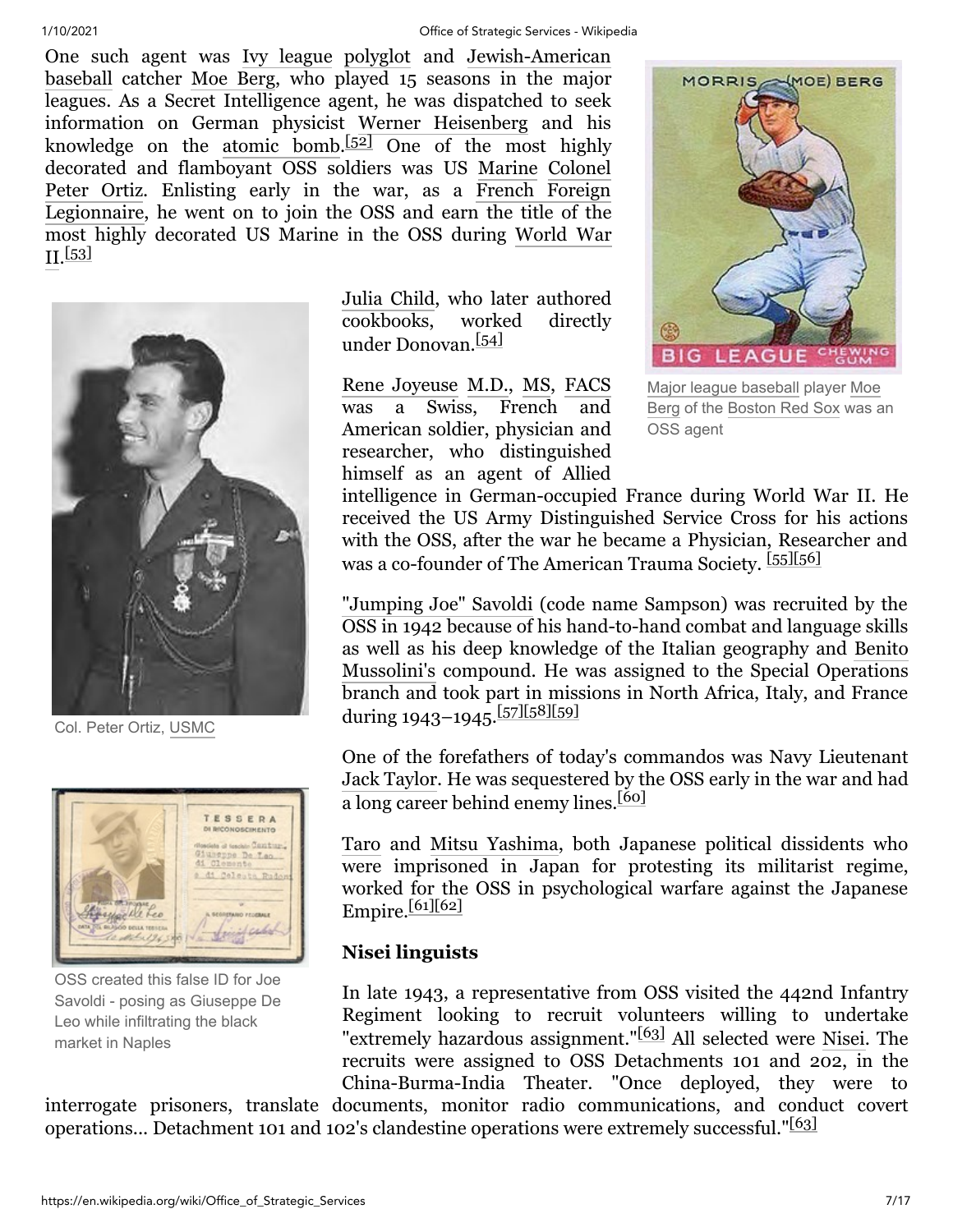# <span id="page-7-0"></span>**Dissolution into other agencies**

On September 20, 1945, President Truman signed Executive Order 9621, terminating the OSS. The State Department took over the Research [and Analysis Branch; it became the Bureau of Intelligence and](https://en.wikipedia.org/wiki/Bureau_of_Intelligence_and_Research) Research, The War Department took over the [Secret Intelligence](https://en.wikipedia.org/wiki/Secret_Intelligence_Branch) (SI) and [Counter-Espionage](https://en.wikipedia.org/wiki/Counter-espionage) ([X-2\)](https://en.wikipedia.org/wiki/X-2_Counter_Espionage_Branch) Branches, which were then housed in the new [Strategic Services Unit](https://en.wikipedia.org/wiki/Strategic_Services_Unit) (SSU). Brigadier General John Magruder [\(formerly Donovan's Deputy Director for Intelligence in OSS\) became the new SSU director.](https://en.wikipedia.org/wiki/John_Magruder_(Brigadier_General)) He oversaw the liquidation of the OSS and managed the institutional preservation of its clandestine intelligence capability.[\[64\]](#page-13-15)

In January 1946, President Truman created the Central Intelligence Group (CIG), which was the direct precursor to the CIA. SSU assets, which now constituted a streamlined "nucleus" of clandestine intelligence, were transferred to the CIG in mid-1946 and reconstituted as the Office of Special Operations (OSO). The [National Security Act of 1947](https://en.wikipedia.org/wiki/National_Security_Act_of_1947) established the first permanent peacetime intelligence agency in the United States, the [Central Intelligence Agency,](https://en.wikipedia.org/wiki/Central_Intelligence_Agency) which then took up OSS [functions. The direct descendant of the paramilitary component of the OSS is the CIA Special Activities](https://en.wikipedia.org/wiki/Special_Activities_Division) Division.<sup>[\[65\]](#page-13-16)</sup>

Today, the joint-branch [United States Special Operations Command](https://en.wikipedia.org/wiki/United_States_Special_Operations_Command), founded in 1987, uses the same spearhead design on its insignia, as homage to its indirect lineage.

### <span id="page-7-1"></span>**Branches**

- Censorship and Documents
- **Field Experimental Unit**
- **Foreign Nationalities**
- Maritime Unit
- [Morale Operations Branch](https://en.wikipedia.org/wiki/Morale_Operations_Branch)
- **Derational Group Command**
- **Research & Analysis**
- Secret Intelligence<sup>[\[66\]](#page-13-17)</sup>
- **Security**
- **Special Operations**
- **Special Projects**
- [X-2](https://en.wikipedia.org/wiki/X-2_Counter_Espionage_Branch) [\(counterespionage](https://en.wikipedia.org/wiki/Counterespionage))

# <span id="page-7-2"></span>**Detachments**

- [OSS Deer Team](https://en.wikipedia.org/wiki/OSS_Deer_Team): Vietnam
- [OSS Detachment 101:](https://en.wikipedia.org/wiki/OSS_Detachment_101) Burma
- **OSS Detachment 202: China**
- OSS Detachment 303: New Delhi, India
- OSS Detachment 404: attached to British [South East Asia Command](https://en.wikipedia.org/wiki/South_East_Asia_Command) in [Kandy](https://en.wikipedia.org/wiki/Kandy), [Ceylon](https://en.wikipedia.org/wiki/Sri_Lanka)
- OSS Detachment 505: [Calcutta, India](https://en.wikipedia.org/wiki/Calcutta,_India)

#### **US Army units attached to the OSS**

[2671st Special Reconnaissance Battalion](https://en.wikipedia.org/wiki/2671st_Special_Reconnaissance_Battalion_(United_States))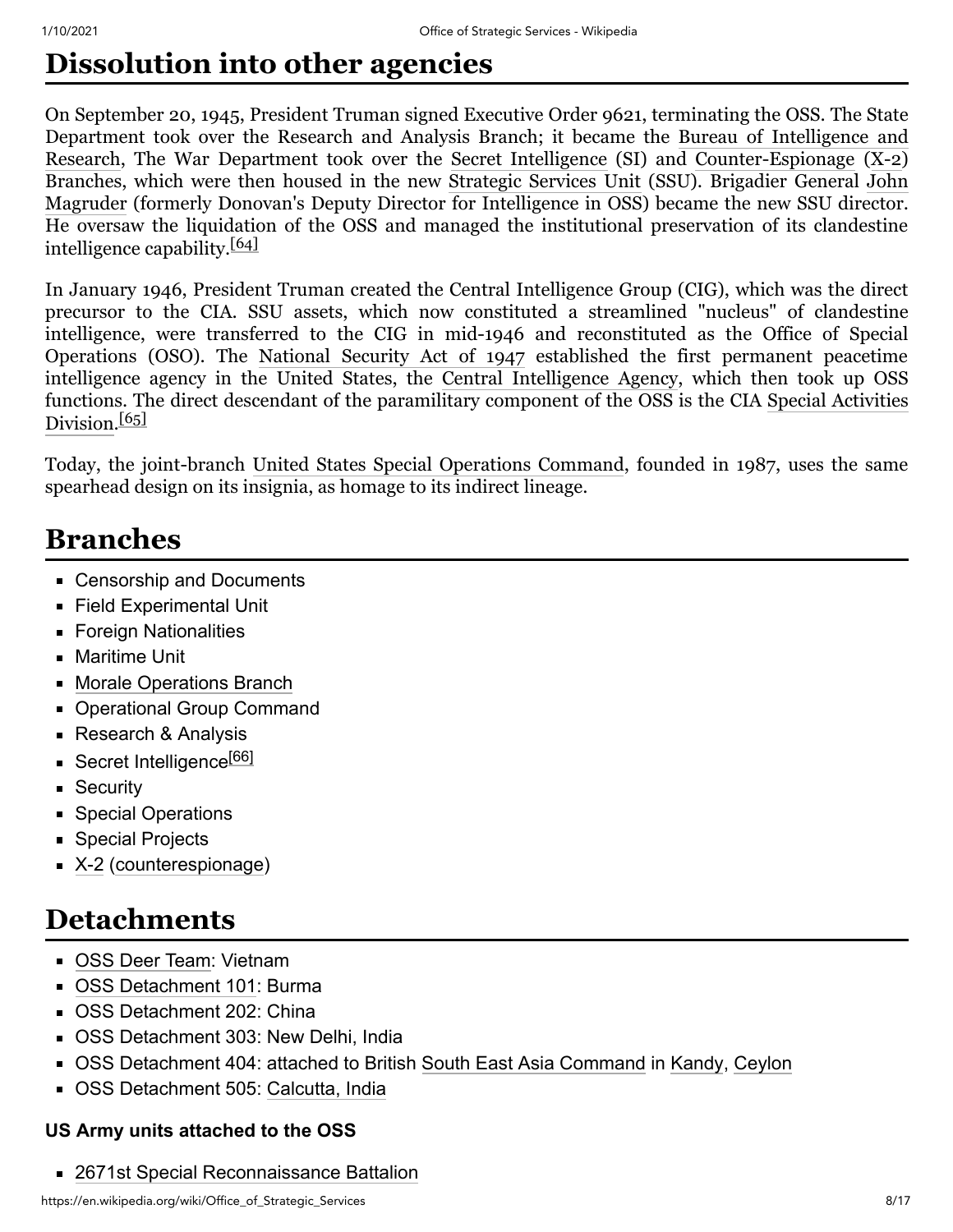■ [2677th Office of Strategic Services Regiment](https://en.wikipedia.org/wiki/2677th_Office_of_Strategic_Services_Regiment_(United_States))

# <span id="page-8-0"></span>**In popular culture**

#### <span id="page-8-1"></span>**Comics**

- The OSS was a featured organization in [DC Comics,](https://en.wikipedia.org/wiki/DC_Comics) introduced in *[G.I. Combat](https://en.wikipedia.org/wiki/G.I._Combat)* #192 (July 1976). Led by the mysterious Control, they operated as an espionage unit, initially in Nazi-occupied France. The organization would later become [Argent.](https://en.wikipedia.org/wiki/List_of_government_agencies_in_DC_Comics#A)
- [The alter ego of the D](https://en.wikipedia.org/wiki/Steve_Trevor)[C Comic](https://en.wikipedia.org/wiki/DC_Comics)[s superheroine W](https://en.wikipedia.org/wiki/Steve_Trevor)[onder Woma](https://en.wikipedia.org/wiki/Wonder_Woman)[n, D](https://en.wikipedia.org/wiki/Steve_Trevor)[iana Princ](https://en.wikipedia.org/wiki/Diana_Prince)[e, works for Major Steve](https://en.wikipedia.org/wiki/Steve_Trevor) Trevor at the OSS. In this position, she found herself privy to intelligence on [Axis](https://en.wikipedia.org/wiki/Axis_powers) operations in the United States, and many times foiled agents of [Nazi Germany](https://en.wikipedia.org/wiki/Nazi_Germany), [Imperial Japan,](https://en.wikipedia.org/wiki/Imperial_Japan) and [Fascist Italy](https://en.wikipedia.org/wiki/Kingdom_of_Italy) in their attempts to defeat the [Allies](https://en.wikipedia.org/wiki/Allied_powers_of_World_War_II) and achieve world domination.

#### <span id="page-8-2"></span>**Films**

- The Paramount film *[O.S.S.](https://en.wikipedia.org/wiki/O.S.S._(film))* (1946), starring [Alan Ladd](https://en.wikipedia.org/wiki/Alan_Ladd) and [Geraldine Fitzgerald](https://en.wikipedia.org/wiki/Geraldine_Fitzgerald), showed agents training and on a dangerous mission. Commander [John Shaheen](https://en.wikipedia.org/wiki/John_Shaheen) acted as [technical advisor.](https://en.wikipedia.org/wiki/Technical_advisor)
- The film *[13 Rue Madeleine](https://en.wikipedia.org/wiki/13_Rue_Madeleine)* (1946) stars [James Cagney](https://en.wikipedia.org/wiki/James_Cagney) as an OSS agent who must find a mole in French partisan operations. [Peter Ortiz](https://en.wikipedia.org/wiki/Peter_Ortiz) acted as technical advisor.
- The film *[Cloak and Dagger](https://en.wikipedia.org/wiki/Cloak_and_Dagger_(1946_film))* (1946) stars [Gary Cooper](https://en.wikipedia.org/wiki/Gary_Cooper) as a scientist recruited to OSS to exfiltrate a [German scientist defecting to the allies with the help of a woman guerrilla and her partisans. E.](https://en.wikipedia.org/wiki/E._Michael_Burke) Michael Burke acted as technical advisor.
- In the film *[Charade](https://en.wikipedia.org/wiki/Charade_(1963_film))* (1963), Carson Dyle [Walter Mathau](https://en.wikipedia.org/w/index.php?title=Walter_Mathau&action=edit&redlink=1) explains the CIA and OSS to Reggie Lampert [Audrey Hepburn.](https://en.wikipedia.org/wiki/Audrey_Hepburn)
- In *[The Good Shepherd](https://en.wikipedia.org/wiki/The_Good_Shepherd_(film))* [\(2006](https://en.wikipedia.org/wiki/2006_in_film)), [Matt Damon](https://en.wikipedia.org/wiki/Matt_Damon) plays Edward Wilson, a [Skull and Bones](https://en.wikipedia.org/wiki/Skull_and_Bones) recruit who joins the OSS to help with a mission in London. He quickly gains rank as the head of the newly formed CIA's counterintelligence service.
- The biographical film *[Flash of Genius](https://en.wikipedia.org/wiki/Flash_of_Genius_(film))* (2008) is about famed American inventor and OSS veteran [Robert Kearns.](https://en.wikipedia.org/wiki/Robert_Kearns)
- In the film *[Indiana Jones and the Kingdom of the Crystal Skull](https://en.wikipedia.org/wiki/Indiana_Jones_and_the_Kingdom_of_the_Crystal_Skull)* [2008,](https://en.wikipedia.org/wiki/2008_in_film) it is indicated that Indiana Jones worked for the OSS and attained the rank of Colonel.
- In the film *[Inglourious Basterds](https://en.wikipedia.org/wiki/Inglourious_Basterds)* (2009), directed by [Quentin Tarantino](https://en.wikipedia.org/wiki/Quentin_Tarantino), the titular "basterds" are members of an OSS commando squad in [occupied-France](https://en.wikipedia.org/wiki/German_military_administration_in_occupied_France_during_World_War_II), although no such OSS unit ever actually existed.
- The film *[Julie & Julia](https://en.wikipedia.org/wiki/Julie_%26_Julia)* [\(2009\) includes f](https://en.wikipedia.org/wiki/Julia_Child#World_War_II)[lashback](https://en.wikipedia.org/wiki/Flashback_(narrative)) [scenes depicting J](https://en.wikipedia.org/wiki/Julia_Child#World_War_II)[ulia Chil](https://en.wikipedia.org/wiki/Julia_Child)[d's wartime service with](https://en.wikipedia.org/wiki/Julia_Child#World_War_II) the OSS.
- *The Real Inglorious Bastards* (2012), a short film documentary, directed by [Min Sook Lee](https://en.wikipedia.org/wiki/Min_Sook_Lee), is about the OSS officers such as [Frederick Mayer \(spy\)](https://en.wikipedia.org/wiki/Frederick_Mayer_(spy)), [Hans Wijnberg](https://en.wikipedia.org/w/index.php?title=Hans_Wijnberg&action=edit&redlink=1), and Franz Weber, who volunteered to operate behind enemy lines, e.g., during ["Operation Greenup](https://en.wikipedia.org/wiki/Operation_Greenup)", to defeat the German armed forces.
- *Camp X: Secret Agent School* (2014), a YAP Films documentary for History Channel (Canada), portrays the first spy school in North America, OSS agents, their training at Camp X, and their missions behind enemy lines.<sup>[\[67\]](#page-13-18)[\[68\]](#page-14-1)</sup>
- *World War II Spy School* (2014), a YAP Films documentary for the Smithsonian Channel, portrays Camp X and the other training sites overseas, as well as OSS agents and their missions.<sup>[\[69\]](#page-14-2)</sup>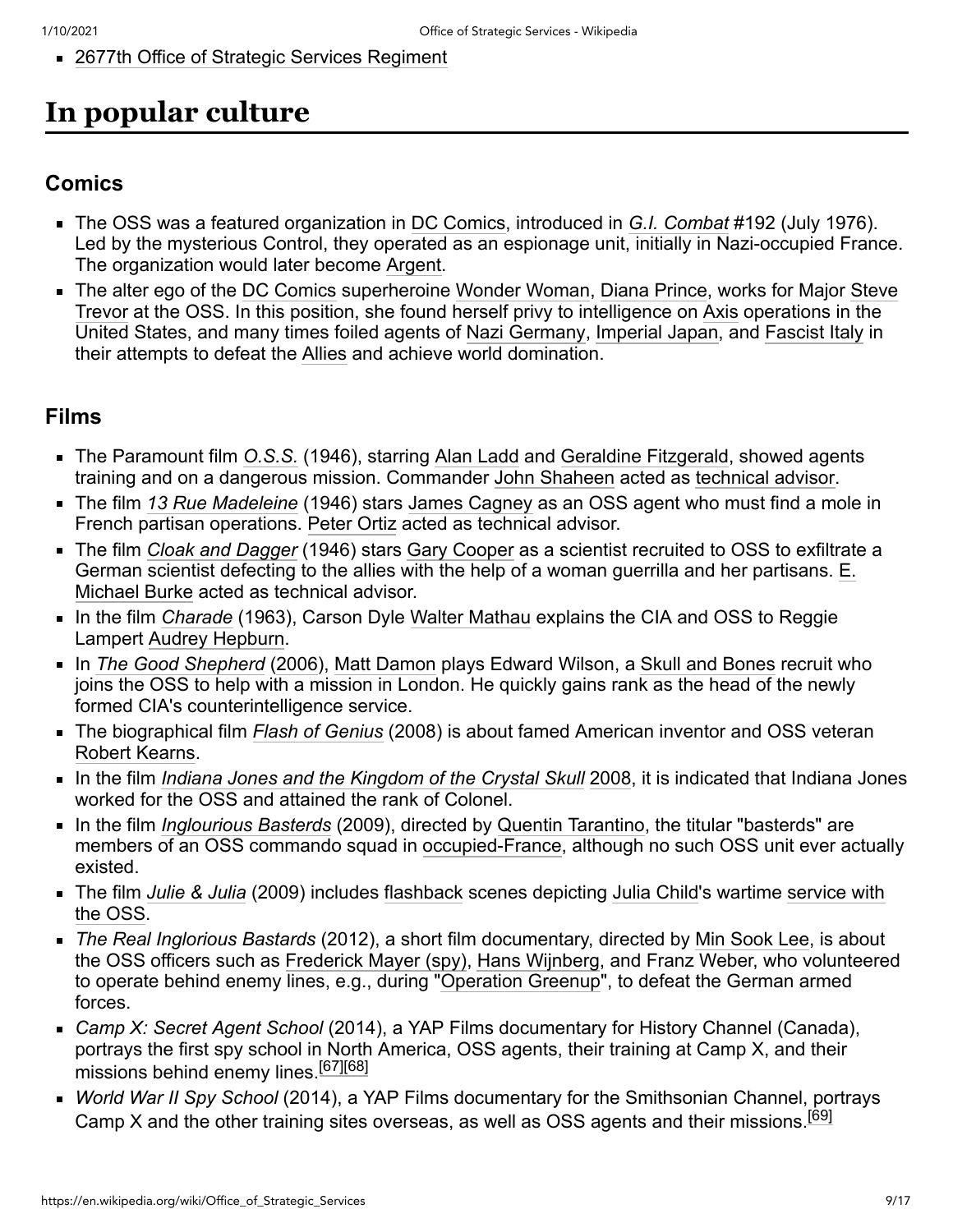#### <span id="page-9-0"></span>**Games**

**Tabletop roleplaying games'** The OSS also is mentioned in [Pelgrane Press](https://en.wikipedia.org/wiki/Pelgrane_Press) *The Fall of DELTA GREEN*. [Player Characters](https://en.wikipedia.org/wiki/Player_Character) can be ex-OSS agents in other agencies such as the [CIA,](https://en.wikipedia.org/wiki/CIA) which can be beneficial due to the claim and carry authenticity, experience and authority due to their past career in the OSS.

#### <span id="page-9-1"></span>**Video games**

- In *[Call of Duty: World at War](https://en.wikipedia.org/wiki/Call_of_Duty:_World_at_War)* (2008), Dr. Peter McCain is an OSS spy.
- In *[Indiana Jones and the Infernal Machine](https://en.wikipedia.org/wiki/Indiana_Jones_and_the_Infernal_Machine)* (1999), the main female character, Sophia Hapgood, is an OSS (later CIA) agent.
- Most games in the *[Medal of Honor](https://en.wikipedia.org/wiki/Medal_of_Honor_(video_game_series))* video game franchise feature a fictional OSS agent as the main character.
- In the 2012 game *[Sniper Elite V2](https://en.wikipedia.org/wiki/Sniper_Elite_V2)* and its prequels *[Sniper Elite III](https://en.wikipedia.org/wiki/Sniper_Elite_III)* and *[Sniper Elite 4](https://en.wikipedia.org/wiki/Sniper_Elite_4)*, the protagonist is an SOE turned OSS agent sniper.
- In the *[Wolfenstein](https://en.wikipedia.org/wiki/Wolfenstein_(series))* series video game series, the main character is a member of a fictional organisation called the OSA (Office of Secret Actions), which is inspired by the OSS.
- In *[Tom Clancy's The Division 2](https://en.wikipedia.org/wiki/Tom_Clancy%27s_The_Division_2)*, one of the games several hidden side missions, known as The Navy Hill Transmission, has the Agent searching the western part of Washington D.C. for the source of a mysterious encoded transmission which ends up leading him/her to an old underground OSS Bunker.
- It is featured in *[Hearts of Iron IV](https://en.wikipedia.org/wiki/Hearts_of_Iron_IV)* in the 2020 expansion, La Resistance, as the United States' Secret Agency.

#### <span id="page-9-2"></span>**Literature**

- [Jean Bruce](https://en.wikipedia.org/wiki/Jean_Bruce)'s French pulp fiction series, *[OSS 117](https://en.wikipedia.org/wiki/OSS_117)*, follows the adventure of Hubert Bonisseur de la Bath, alias OSS 117, a French operative working for the OSS. The original series (four or five books a year) lasted from 1949 to 1963, until the death of Jean Bruce, and was continued by his wife and children until 1992. Numerous films were made from it in the 1960s, and in 2006 a nostalgic comedy was made, celebrating the spy movie genre, *[OSS 117: Cairo, Nest of Spies](https://en.wikipedia.org/wiki/OSS_117:_Cairo,_Nest_of_Spies)*, with [Jean Dujardin](https://en.wikipedia.org/wiki/Jean_Dujardin) playing OSS 117. A sequel followed in 2009 called *[OSS 117: Lost in Rio](https://en.wikipedia.org/wiki/OSS_117:_Lost_in_Rio)* (original title in French: *OSS 117: Rio Ne Répond Plus*).
- [W.E.B. Griffin](https://en.wikipedia.org/wiki/W.E.B._Griffin)'s *[Honor Bound](https://en.wikipedia.org/wiki/Honor_Bound_series)* and *[Men At War](https://en.wikipedia.org/wiki/Men_at_War_(series))* series revolve around fictional OSS operations. Some of his characters in [The Corps Series](https://en.wikipedia.org/wiki/The_Corps_Series) also are recruited by the OSS, notably Ken McCoy, Edward Banning, and Fleming Pickering.
- [Roger Wolcott Hall](https://en.wikipedia.org/wiki/Roger_Wolcott_Hall)'s book, *You're Stepping on My Cloak and Dagger* (1957), is a witty look at Hall's experiences with the OSS.
- The OSS also appears in [William Stevenson](https://en.wikipedia.org/wiki/William_Stevenson_(Canadian_writer))'s book *Intrepid's Last Case* (1986).

#### <span id="page-9-3"></span>**Television**

- In the American animated comedy series *[Archer](https://en.wikipedia.org/wiki/Archer_(2009_TV_series))*, the character Malory Archer (mother of the main character [Sterling Archer\)](https://en.wikipedia.org/wiki/Sterling_Archer) is a former O.S.S agent.
- One of the characters in the *[Ellery Queen](https://en.wikipedia.org/wiki/Ellery_Queen_(TV_series))* episode, "The Adventure of Colonel Niven's Memoirs" (1975), identifies himself as "Major George Pearson, O.S.S."; he offers some Soviet diplomats [political asylum](https://en.wikipedia.org/wiki/Right_of_asylum).
- In 1957–1958 [Ron Randell](https://en.wikipedia.org/wiki/Ron_Randell) starred in the series *O.S.S.<sup>[\[70\]](#page-14-3)</sup>*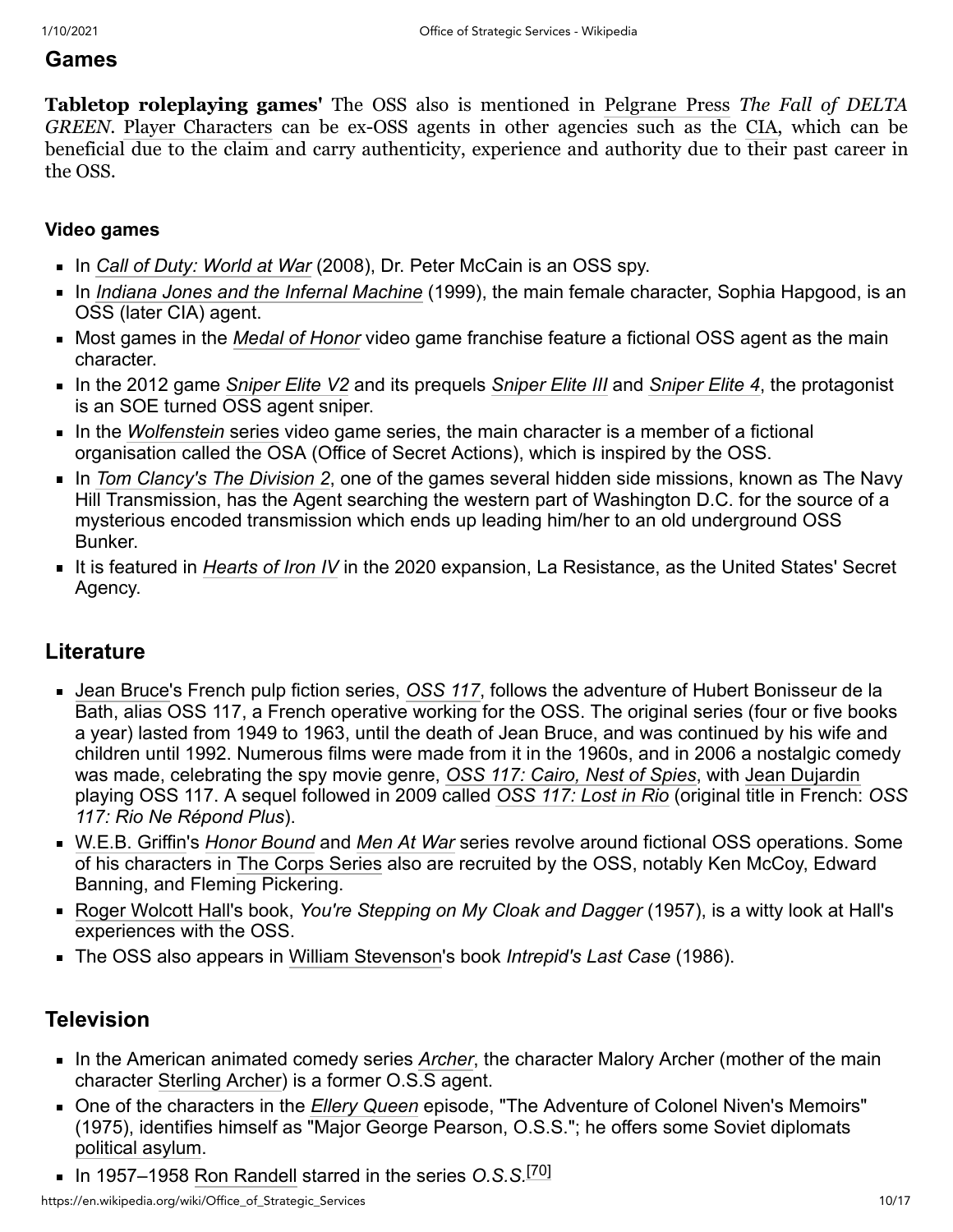- In *[Knight Rider](https://en.wikipedia.org/wiki/Knight_Rider_(1982_TV_series))*, Devon Miles mentions that he served in OSS during World War II.
- In the *[X-Files](https://en.wikipedia.org/wiki/X-Files)* [Season 6 episode, "Triangle", the woman from the 1939 scenes portrayed by Gillian](https://en.wikipedia.org/wiki/Gillian_Anderson) Anderson as [Scully](https://en.wikipedia.org/wiki/Dana_Scully) is a member of OSS.

## <span id="page-10-4"></span>**See also**

- [Charles Douglas Jackson](https://en.wikipedia.org/wiki/Charles_Douglas_Jackson)
- **Deration Halyard**
- [Operation Jedburgh](https://en.wikipedia.org/wiki/Operation_Jedburgh)
- [Operation Paperclip](https://en.wikipedia.org/wiki/Operation_Paperclip)
- [OSS Detachment 101](https://en.wikipedia.org/wiki/OSS_Detachment_101) operated in the [China Burma India Theater of World War II](https://en.wikipedia.org/wiki/China_Burma_India_Theater_of_World_War_II).
- [Paramarines](https://en.wikipedia.org/wiki/Paramarines)
- **[Special Forces \(United States Army\)](https://en.wikipedia.org/wiki/Special_Forces_(United_States_Army))**
- [Special Operations Executive](https://en.wikipedia.org/wiki/Special_Operations_Executive)
- [X-2 Counter Espionage Branch](https://en.wikipedia.org/wiki/X-2_Counter_Espionage_Branch)
- [Central Intelligence Agency](https://en.wikipedia.org/wiki/Central_Intelligence_Agency)
- $\blacksquare$  [History of espionage](https://en.wikipedia.org/wiki/History_of_espionage) $^{[71]}$  $^{[71]}$  $^{[71]}$

#### <span id="page-10-5"></span>**Notes**

- Paulson, Alan (1995). "Required reading: OSS Weapons". *Fighting Firearms*. **3** (2): 20–21, 80–81.
- Brunner, John (1991). *OSS Crossbows*. Phillips Publications. [ISBN](https://en.wikipedia.org/wiki/ISBN_(identifier)) [0932572154](https://en.wikipedia.org/wiki/Special:BookSources/0932572154).
- Brunner, John (2005). *OSS Weapons II*. Phillips Publications. [ISBN](https://en.wikipedia.org/wiki/ISBN_(identifier)) [978-0932572431](https://en.wikipedia.org/wiki/Special:BookSources/978-0932572431).

### <span id="page-10-6"></span>**References**

- <span id="page-10-0"></span>1. [Emerson, William K. \(1996\). "51" \(https://books.google.com/books?id=trbBXKeHO3sC&q=OSS+insi](https://books.google.com/books?id=trbBXKeHO3sC&q=OSS+insignia&pg=PA412) gnia&pg=PA412). *Encyclopedia of United States Army Insignia and Uniforms*. University of Oklahoma Press. [ISBN](https://en.wikipedia.org/wiki/ISBN_(identifier)) [9780806126227.](https://en.wikipedia.org/wiki/Special:BookSources/9780806126227)
- <span id="page-10-1"></span>2. Dawidoff, p. 240
- <span id="page-10-2"></span>3. [Clancey, Patrick. "Office of Strategic Services \(OSS\) Organization and Functions" \(http://www.ibiblio.](http://www.ibiblio.org/hyperwar/USG/JCS/OSS/OSS-Functions/index.html) org/hyperwar/USG/JCS/OSS/OSS-Functions/index.html). HyperWar. Retrieved November 10, 2016.
- <span id="page-10-3"></span>4. ["US Public Law 114–269 \(2016\)" \(https://www.congress.gov/114/plaws/publ269/PLAW-114publ269.p](https://www.congress.gov/114/plaws/publ269/PLAW-114publ269.pdf) df) (PDF). Retrieved February 21, 2018.
- <span id="page-10-7"></span>5. Stimson, Henry L. *On Active Service in Peace and War* (1948). *per Bartlett's Familiar Quotations*, 16th ed.
- <span id="page-10-8"></span>6. *The Secret History of British Intelligence in the Americas, 1940-1945*, p27-28
- <span id="page-10-9"></span>7. G.J.A. O'Toole, *Honorable Treachery: A History of U. S. Intelligence, Espionage, and Covert Action from the American Revolution to the CIA* pp 418-19.
- <span id="page-10-10"></span>8. Smith, R. Harris. *OSS: The Secret History of America's First Central Intelligence Agency*. Berkeley: University of California Press, 1972.
- <span id="page-10-11"></span>9. ["Chef Julia Child, others part of WWII spy network" \(http://www.cnn.com/2008/US/08/14/spies.reveal](http://www.cnn.com/2008/US/08/14/spies.revealed.ap/index.html) ed.ap/index.html) Archived (https://web.archive.org/web/20080821152008/http://www.cnn.com/2008/ [US/08/14/spies.revealed.ap/index.html\) August 21, 2008, at the Wayback Machine, CNN, 2008-08-](https://web.archive.org/web/20080821152008/http://www.cnn.com/2008/US/08/14/spies.revealed.ap/index.html) 14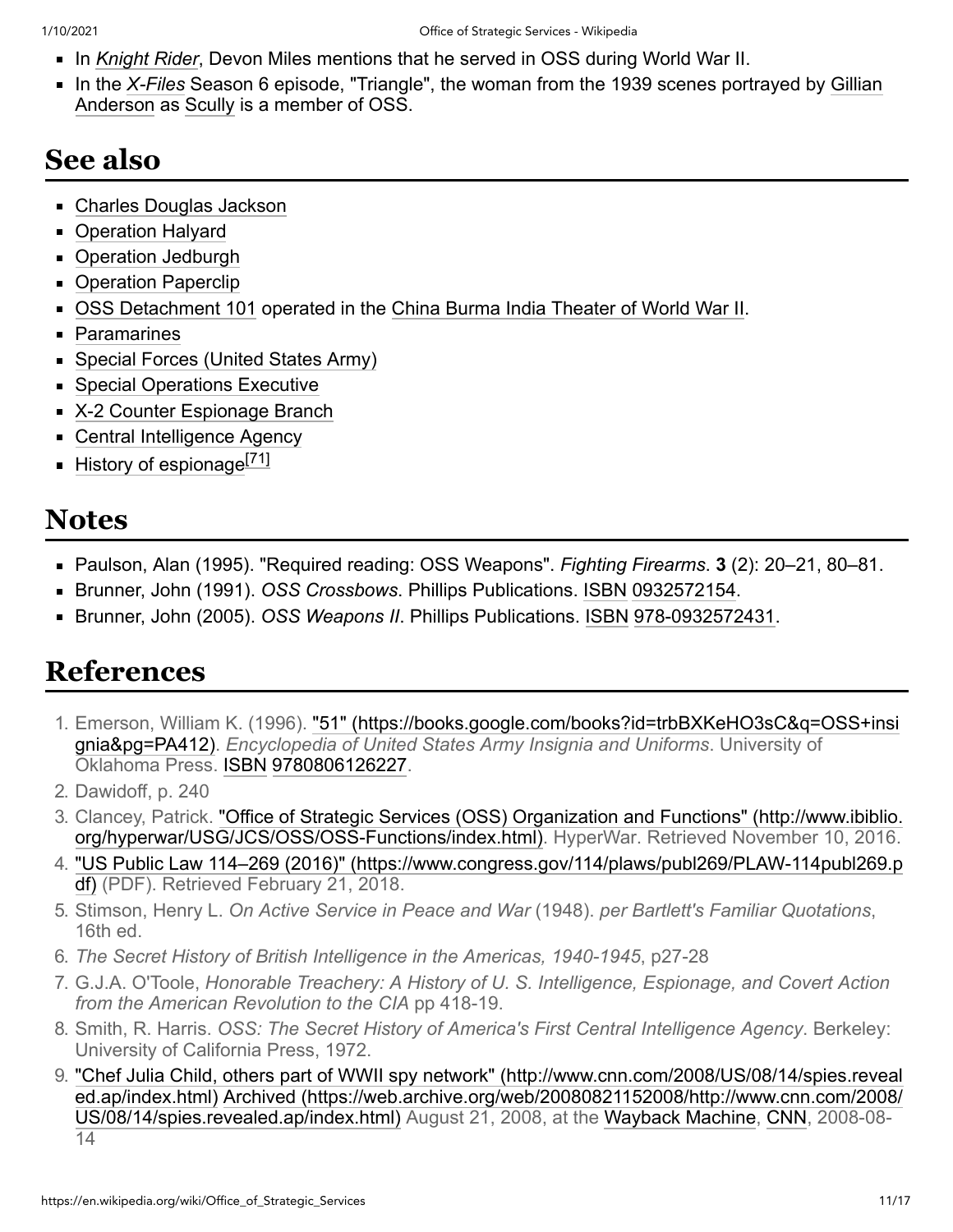- <span id="page-11-0"></span>10. ["Interview with Archimedes L. A. Patti" \(http://openvault.wgbh.org/catalog/vietnam-bf3262-interview](http://openvault.wgbh.org/catalog/vietnam-bf3262-interview-with-archimedes-l-a-patti-1981)with-archimedes-l-a-patti-1981). 1981.
- <span id="page-11-1"></span>11. Peter Broucek "Die österreichische Identität im Widerstand 1938–1945" (2008), p 163.
- <span id="page-11-2"></span>12. Hansjakob Stehle "Die Spione aus dem Pfarrhaus (German: The spy from the rectory)" In: Die Zeit, 5 January 1996.
- <span id="page-11-3"></span>13. Hassell and McCrae, p.158
- <span id="page-11-4"></span>14. Hassell and MacRae, p.159
- <span id="page-11-5"></span>15. Hassell and MacRae, p.166
- <span id="page-11-6"></span>16. Hassell and MacRae, p.167
- <span id="page-11-7"></span>17. Rubin, B: *Istanbul Intrigues*, page 168. Pharos Books, 1992.
- <span id="page-11-8"></span>18. Hassell and MacRae, p.184
- <span id="page-11-9"></span>19. [Andrew, Christopher](https://en.wikipedia.org/wiki/Christopher_Andrew_(historian)) and [Mitrokhin, Vasili,](https://en.wikipedia.org/wiki/Vasili_Mitrokhin) *The Mitrokhin Archive, Volume 1: The KGB in Europe and the West*, 1999.
- <span id="page-11-10"></span>20. ["First Run Features: THE MAN NOBODY KNEW: William Colby" \(http://firstrunfeatures.com/themann](http://firstrunfeatures.com/themannobodyknew/) obodyknew/). *firstrunfeatures.com*. Retrieved July 28, 2020.
- <span id="page-11-11"></span>21. Waller, Douglas C. *Wild Bill Donovan: The Spymaster Who Created the OSS and Modern American Espionage*. New York: Free Press, 2011.
- <span id="page-11-12"></span>22. [CIA Library: Weapons & Spy Gear \(https://www.cia.gov/library/center-for-the-study-of-intelligence/csi](https://www.cia.gov/library/center-for-the-study-of-intelligence/csi-publications/books-and-monographs/oss/art08.htm) -publications/books-and-monographs/oss/art08.htm) Archived (https://web.archive.org/web/2014022 [1171005/https://www.cia.gov/library/center-for-the-study-of-intelligence/csi-publications/books-and-m](https://web.archive.org/web/20140221171005/https://www.cia.gov/library/center-for-the-study-of-intelligence/csi-publications/books-and-monographs/oss/art08.htm) onographs/oss/art08.htm) February 21, 2014, at the [Wayback Machine,](https://en.wikipedia.org/wiki/Wayback_Machine) *Historical Document*, March 15, 2007.
- <span id="page-11-13"></span>23. Brunner, John (1994). *OSS Weapons*. 58: Phillips Publications. [ISBN](https://en.wikipedia.org/wiki/ISBN_(identifier)) [0-932572-21-9](https://en.wikipedia.org/wiki/Special:BookSources/0-932572-21-9).
- <span id="page-11-14"></span>24. *The Office of Strategic Services America's First Intelligence Agency*. Washington, D.C.: Public Affairs, Central Intelligence Agency, 2000, p. 33.
- <span id="page-11-15"></span>25. Hogan, David W. *U.S. Army Special Operations in World War II*. Washington, D.C.: Center of Military History, Dept. of the Army, 1992.
- <span id="page-11-16"></span>26. Breuer, William B. *Deceptions of World War II*. New York: Wiley, 2002.
- <span id="page-11-17"></span>27. Lockwood, Jeffrey Alan. *Six-Legged Soldiers: Using Insects As Weapons of War (https://books.googl [e.com/books?id=pMctyFo34E8C&pg=PA149&dq=Stanley+P.+Lovell,+director+of+research+and+dev](https://books.google.com/books?id=pMctyFo34E8C&pg=PA149&dq=Stanley+P.+Lovell,+director+of+research+and+development+for+Office+of+Strategic+Services&hl=en&sa=X&ei=TqlqU-_BB4eYyAS814H4DA&ved=0CCwQ6AEwBA#v=onepage&q=Stanley%20P.%20Lovell&f=false) elopment+for+Office+of+Strategic+Services&hl=en&sa=X&ei=TqlqU-\_BB4eYyAS814H4DA&ved=0C CwQ6AEwBA#v=onepage&q=Stanley%20P.%20Lovell&f=false)*. Oxford: Oxford University Press, 2009.
- <span id="page-11-18"></span>28. Lovell, Stanley P. (1963). *Of Spies and Stratagems*. [Englewood Cliffs,](https://en.wikipedia.org/wiki/Englewood_Cliffs,_New_Jersey) [New Jersey:](https://en.wikipedia.org/wiki/New_Jersey) [Prentice Hall.](https://en.wikipedia.org/wiki/Prentice_Hall) p. 79. [ASIN](https://en.wikipedia.org/wiki/ASIN_(identifier)) [B000LBAQYS \(https://www.amazon.com/dp/B000LBAQYS\).](https://www.amazon.com/dp/B000LBAQYS)
- <span id="page-11-19"></span>29. [Vann RD \(2004\). "Lambertsen and O2: beginnings of operational physiology" \(http://archive.rubicon-f](http://archive.rubicon-foundation.org/3987) oundation.org/3987). *Undersea Hyperb Med*. **31** (1): 21–31. [PMID](https://en.wikipedia.org/wiki/PMID_(identifier)) 15233157 (https://pubmed.ncbi.nl [m.nih.gov/15233157\). Retrieved April 20, 2013.](https://pubmed.ncbi.nlm.nih.gov/15233157)
- <span id="page-11-20"></span>30. [Shapiro, T. Rees. "Christian J. Lambertsen, OSS officer who created early scuba device, dies at 93"](https://www.washingtonpost.com/wp-dyn/content/article/2011/02/18/AR2011021802873.html) (https://www.washingtonpost.com/wp-dyn/content/article/2011/02/18/AR2011021802873.html). *[Washington Post](https://en.wikipedia.org/wiki/Washington_Post)* (February 18, 2011)
- <span id="page-11-21"></span>31. [Butler FK \(2004\). "Closed-circuit oxygen diving in the U.S. Navy" \(http://archive.rubicon-foundation.or](http://archive.rubicon-foundation.org/3986) g/3986). *Undersea Hyperb Med*. **31** (1): 3–20. [PMID](https://en.wikipedia.org/wiki/PMID_(identifier)) [15233156 \(https://pubmed.ncbi.nlm.nih.gov/152](https://pubmed.ncbi.nlm.nih.gov/15233156) 33156). Retrieved April 20, 2013.
- <span id="page-11-22"></span>32. Albarelli, H.A. *[A Terrible Mistake: The Murder of Frank Olson and the CIA's Secret Cold War](http://aterriblemistake.com/) Experiments* (http://aterriblemistake.com) 2009. p.67 [ISBN](https://en.wikipedia.org/wiki/ISBN_(identifier)) [0-9777953-7-3](https://en.wikipedia.org/wiki/Special:BookSources/0-9777953-7-3)
- <span id="page-11-23"></span>33. [Chambers II, John Whiteclay \(2008\). "2" \(https://www.nps.gov/parkhistory/online\\_books/oss/chap2.p](https://www.nps.gov/parkhistory/online_books/oss/chap2.pdf) df) (PDF). *OSS Training in the National Parks and Service Abroad in World War II*. Washington, DC: U.S. National Park Service. p. 40. [ISBN](https://en.wikipedia.org/wiki/ISBN_(identifier)) [978-1511654760.](https://en.wikipedia.org/wiki/Special:BookSources/978-1511654760)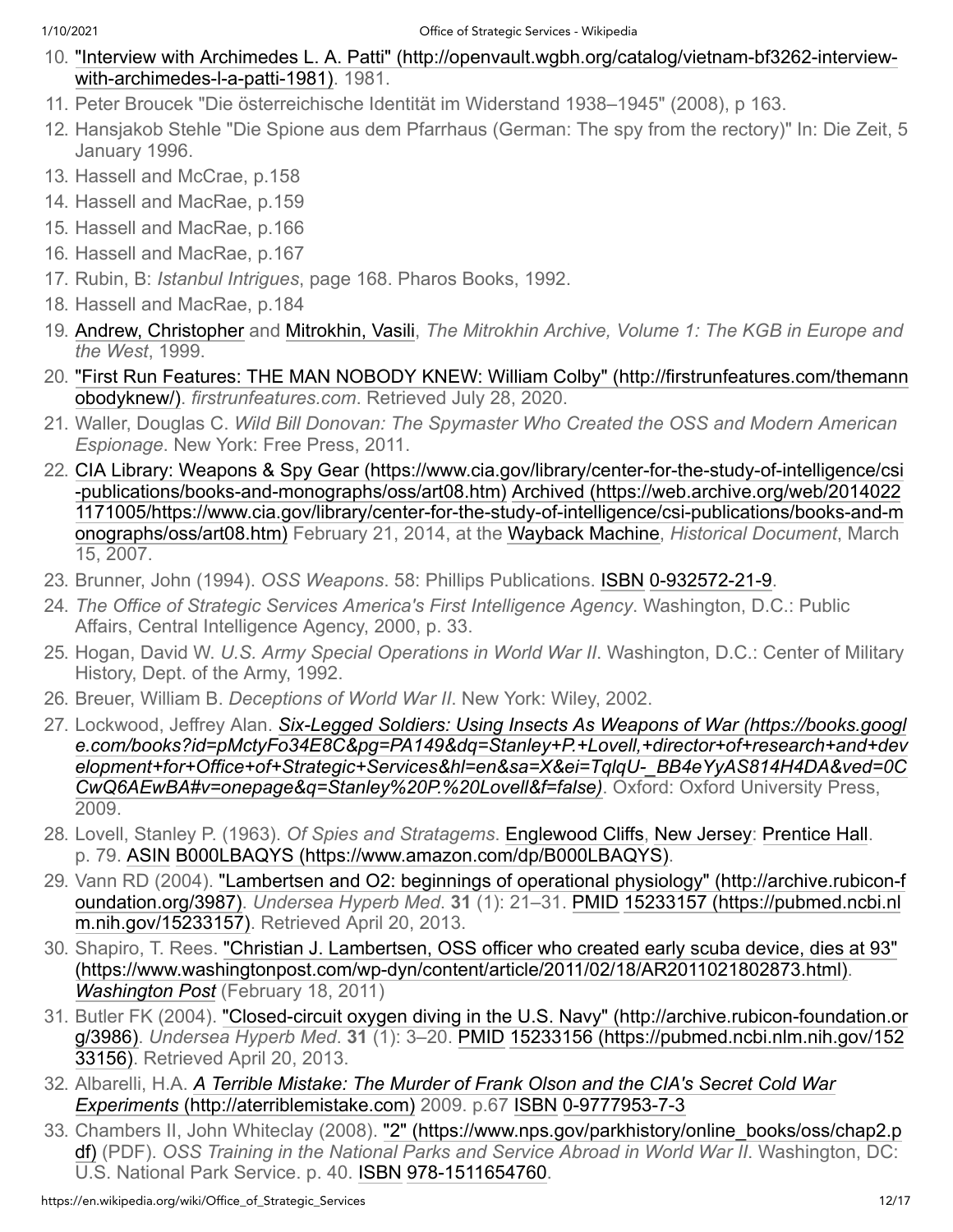- <span id="page-12-0"></span>34. [Chambers II, John Whiteclay \(2008\). "Chapter 6: Instructing for Dangerous Missions" \(https://www.n](https://www.nps.gov/parkhistory/online_books/oss/chap6.pdf) ps.gov/parkhistory/online\_books/oss/chap6.pdf) (PDF). *OSS Training in the National Parks and Service Abroad in World War II* [\(https://www.nps.gov/parkhistory/online\\_books/oss/\). U.S. Natio](https://www.nps.gov/parkhistory/online_books/oss/)nal Park Service. pp. 195–199.
- <span id="page-12-1"></span>35. [Chambers II, John Whiteclay \(2008\). "2" \(https://www.nps.gov/parkhistory/online\\_books/oss/chap2.p](https://www.nps.gov/parkhistory/online_books/oss/chap2.pdf) df) (PDF). *OSS Training in the National Parks and Service Abroad in World War II*. Washington, DC: U.S. National Park Service. p. 40. [ISBN](https://en.wikipedia.org/wiki/ISBN_(identifier)) [978-1511654760.](https://en.wikipedia.org/wiki/Special:BookSources/978-1511654760)
- <span id="page-12-2"></span>36. [Chambers II, John Whiteclay \(2008\). "2" \(https://www.nps.gov/parkhistory/online\\_books/oss/chap2.p](https://www.nps.gov/parkhistory/online_books/oss/chap2.pdf) df) (PDF). *OSS Training in the National Parks and Service Abroad in World War II*. Washington, DC: U.S. National Park Service. p. 35. [ISBN](https://en.wikipedia.org/wiki/ISBN_(identifier)) [978-1511654760.](https://en.wikipedia.org/wiki/Special:BookSources/978-1511654760)
- <span id="page-12-3"></span>37. [Chambers II, John Whiteclay \(2008\). "11" \(https://www.nps.gov/parkhistory/online\\_books/oss/chap1](https://www.nps.gov/parkhistory/online_books/oss/chap11.pdf) 1.pdf) (PDF). *OSS Training in the National Parks and Service Abroad in World War II*. Washington, DC: U.S. National Park Service. p. 558. [ISBN](https://en.wikipedia.org/wiki/ISBN_(identifier)) [978-1511654760](https://en.wikipedia.org/wiki/Special:BookSources/978-1511654760).
- <span id="page-12-4"></span>38. [Chambers II, John Whiteclay \(2008\). "2" \(https://www.nps.gov/parkhistory/online\\_books/oss/chap2.p](https://www.nps.gov/parkhistory/online_books/oss/chap2.pdf) df) (PDF). *OSS Training in the National Parks and Service Abroad in World War II*. Washington, DC: U.S. National Park Service. p. 43. [ISBN](https://en.wikipedia.org/wiki/ISBN_(identifier)) [978-1511654760.](https://en.wikipedia.org/wiki/Special:BookSources/978-1511654760)
- <span id="page-12-5"></span>39. ["\(U\) Chambers-OSS Training in WWII-with Notes.fm" \(https://www.cia.gov/library/center-for-the-study](https://www.cia.gov/library/center-for-the-study-of-intelligence/csi-publications/csi-studies/studies/vol.-54-no.-2/pdfs-vol.-54-no.-2/Chambers-OSS%20Training%20in%20WWII-with%20notes-web-19Jun.pdf) -of-intelligence/csi-publications/csi-studies/studies/vol.-54-no.-2/pdfs-vol.-54-no.-2/Chambers-OSS% 20Training%20in%20WWII-with%20notes-web-19Jun.pdf) (PDF). Retrieved September 26, 2018.
- <span id="page-12-6"></span>40. [Hueck Allen, Susan \(2013\), "7" \(https://books.google.com/books?id=jJZFDwAAQBAJ&q=ras+el+kan](https://books.google.com/books?id=jJZFDwAAQBAJ&q=ras+el+kanayas&pg=PT420) ayas&pg=PT420), *Classical Spies: American Archaeologists with the OSS in World War II Greece*, Ann Arbor, Michigan: The University of Michigan, p. 134, [ISBN](https://en.wikipedia.org/wiki/ISBN_(identifier)) [978-0472117697](https://en.wikipedia.org/wiki/Special:BookSources/978-0472117697)
- <span id="page-12-7"></span>41. [Doundoulakis, Helias](https://en.wikipedia.org/wiki/Helias_Doundoulakis)[; Gafni, Gabriella \(2014\), "11" \(https://books.google.com/books?id=vkGtBAAAQ](https://books.google.com/books?id=vkGtBAAAQBAJ&q=spy+school&pg=PA136) BAJ&q=spy+school&pg=PA136), *Trained to be an OSS Spy*, Bloomington, IN: Xlibris, p. 99, [ISBN](https://en.wikipedia.org/wiki/ISBN_(identifier)) [978-1499059830](https://en.wikipedia.org/wiki/Special:BookSources/978-1499059830)
- <span id="page-12-8"></span>42. [Doundoulakis, Helias](https://en.wikipedia.org/wiki/Helias_Doundoulakis) [\(2012\), "1" \(https://books.google.com/books?id=9euhPIt-d2oC&q=spy+school](https://books.google.com/books?id=9euhPIt-d2oC&q=spy+school&pg=PA1) &pg=PA1), *I was Trained to be a Spy-Book II*, Bloomington, IN: Xlibris, p. 2, [ISBN](https://en.wikipedia.org/wiki/ISBN_(identifier)) [978-1479716494](https://en.wikipedia.org/wiki/Special:BookSources/978-1479716494)
- <span id="page-12-9"></span>43. [Secret Intelligence \(SI\) \(https://www.cia.gov/library/publications/intelligence-history/oss/art06.htm\)](https://www.cia.gov/library/publications/intelligence-history/oss/art06.htm), [Special Operations \(SO\) \(https://www.cia.gov/library/publications/intelligence-history/oss/art05.htm\),](https://www.cia.gov/library/publications/intelligence-history/oss/art05.htm) [Morale Operations \(MO\) \(https://www.cia.gov/news-information/featured-story-archive/2010-featured](https://www.cia.gov/news-information/featured-story-archive/2010-featured-story-archive/oss-morale-operations.html) -story-archive/oss-morale-operations.html) Archived (https://web.archive.org/web/20110525163418/h [ttps://www.cia.gov/news-information/featured-story-archive/2010-featured-story-archive/oss-morale-o](https://web.archive.org/web/20110525163418/https://www.cia.gov/news-information/featured-story-archive/2010-featured-story-archive/oss-morale-operations.html) perations.html) May 25, 2011, at the [Wayback Machine](https://en.wikipedia.org/wiki/Wayback_Machine)
- <span id="page-12-10"></span>44. Wilkinson, Peter; Foot, M. R. D (2002). *Foreign Fields: The Story of an SOE Operative* (https://book [s.google.com/books?id=G\\_PbKWaqtIYC&q=ramat+david+and+soe+and+training&pg=PA133\).](https://books.google.com/books?id=G_PbKWaqtIYC&q=ramat+david+and+soe+and+training&pg=PA133) I.B.Tauris. [ISBN](https://en.wikipedia.org/wiki/ISBN_(identifier)) [978-1860647796.](https://en.wikipedia.org/wiki/Special:BookSources/978-1860647796)
- <span id="page-12-11"></span>45. Horn, Bernd (2016). *A Most Ungentlemanly Way of War* (https://books.google.com/books?id=S1ekC [AAAQBAJ&q=sts+and+102+and+SOE&pg=PT67\). Toronto: Dundurn. ISBN](https://books.google.com/books?id=S1ekCAAAQBAJ&q=sts+and+102+and+SOE&pg=PT67) [9781459732797](https://en.wikipedia.org/wiki/Special:BookSources/9781459732797).
- <span id="page-12-12"></span>46. ["History" \(https://www.nps.gov/parkhistory/online\\_books/oss/chap8.pdf\)](https://www.nps.gov/parkhistory/online_books/oss/chap8.pdf) (PDF). *www.nps.gov*.
- <span id="page-12-13"></span>47. William J. Donovan, William Fairbairn, William Stephenson, Frank Gleason, Guy D'Artois, Helias Doundoulakis (2014). *World War II Spy School* (https://www.smithsonianchannel.com/videos/how-to[lie-for-your-life/34349\) \(Film\). USA, Canada: YAP Films.](https://www.smithsonianchannel.com/videos/how-to-lie-for-your-life/34349)
- <span id="page-12-14"></span>48. [\[1\] \(https://books.google.com/books?id=kp7mDiMJ0W0C&pg=PT99&lpg=PT99&dq=training+facility+](https://books.google.com/books?id=kp7mDiMJ0W0C&pg=PT99&lpg=PT99&dq=training+facility+cairo+egypt+oss&source=bl&ots=a6VzCjNtpi&sig=BfB5fiwgysiETI_zYOWxq0HSdGY&hl=en&sa=X&ved=0ahUKEwjXu6X03NbSAhVC9IMKHZAJAQUQ6AEIIjAB#v=onepage&q=training%20facility%20cairo%20egypt%20oss&f=false) cairo+egypt+oss&source=bl&ots=a6VzCjNtpi&sig=BfB5fiwgysiETI\_zYOWxq0HSdGY&hl=en&sa=X& ved=0ahUKEwjXu6X03NbSAhVC9IMKHZAJAQUQ6AEIIjAB#v=onepage&q=training%20facility%20 cairo%20egypt%20oss&f=false) Archived (https://web.archive.org/web/20170315094401/https://book [s.google.com/books?id=kp7mDiMJ0W0C&pg=PT99&lpg=PT99&dq=training+facility+cairo+egypt+os](https://web.archive.org/web/20170315094401/https://books.google.com/books?id=kp7mDiMJ0W0C&pg=PT99&lpg=PT99&dq=training+facility+cairo+egypt+oss&source=bl&ots=a6VzCjNtpi&sig=BfB5fiwgysiETI_zYOWxq0HSdGY&hl=en&sa=X&ved=0ahUKEwjXu6X03NbSAhVC9IMKHZAJAQUQ6AEIIjAB) s&source=bl&ots=a6VzCjNtpi&sig=BfB5fiwgysiETI\_zYOWxq0HSdGY&hl=en&sa=X&ved=0ahUKEwj Xu6X03NbSAhVC9IMKHZAJAQUQ6AEIIjAB) March 15, 2017, at the [Wayback Machine](https://en.wikipedia.org/wiki/Wayback_Machine)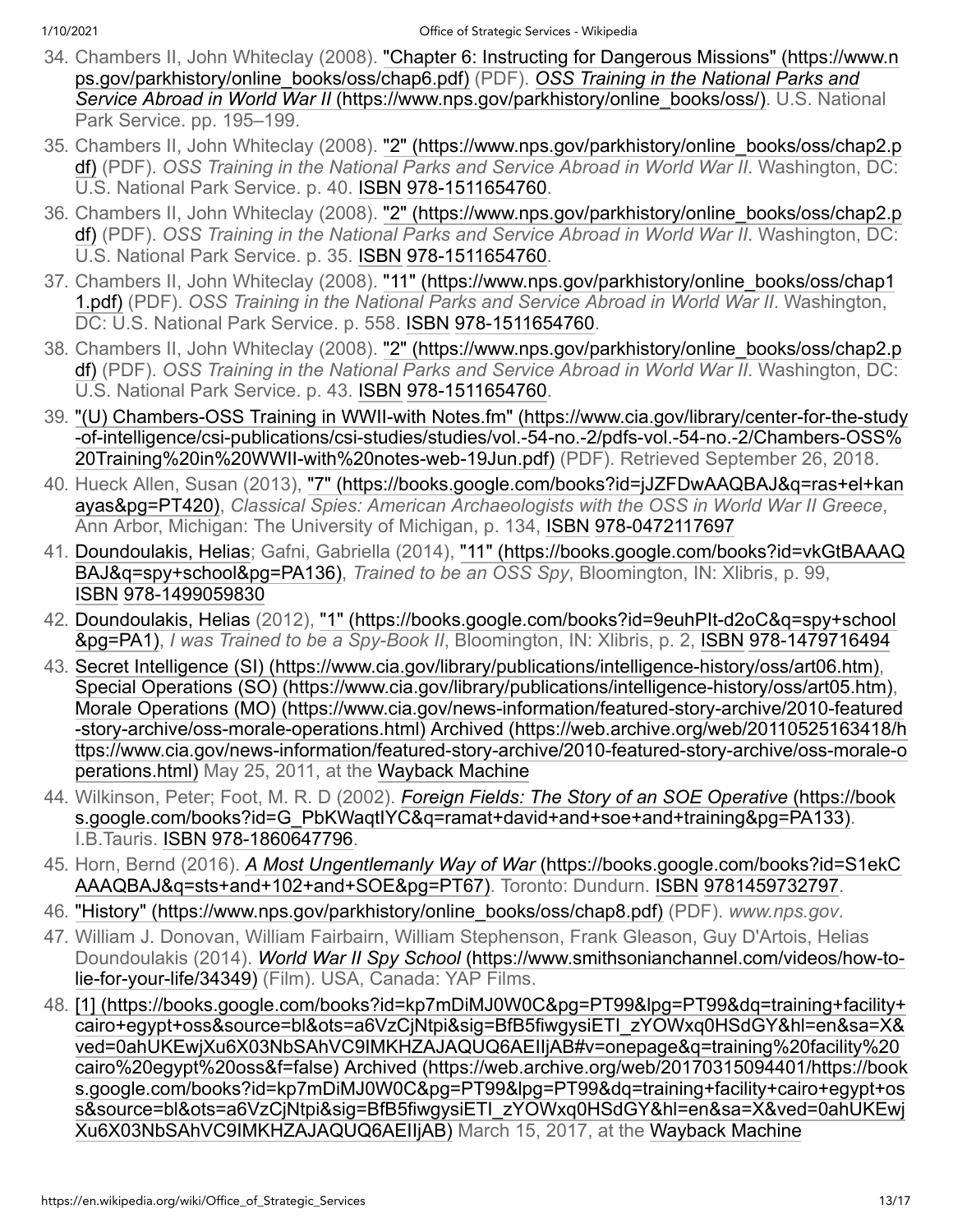- <span id="page-13-0"></span>49. [Patrick, Jeanette \(2017\). "The Recipe for Adventure: Chef Julia Child's World War II Service" \(https://](https://www.womenshistory.org/articles/recipe-adventure) [www.womenshistory.org/articles/recipe-adventure\).](https://en.wikipedia.org/wiki/National_Women%27s_History_Museum) *www.womenshistory.org*. National Women's History Museum.
- <span id="page-13-1"></span>50. [Blackledge, Brett J. and Herschaft, Randy "Documents: Julia Child part of WW II-era spy ring" \(http](https://news.yahoo.com/s/ap/20080814/ap_on_go_ot/spies_revealed,) s://news.yahoo.com/s/ap/20080814/ap\_on\_go\_ot/spies\_revealed,), [Associated Press](https://en.wikipedia.org/wiki/Associated_Press)
- <span id="page-13-2"></span>51. [Office of Strategic Services Personnel Files from World War II \(https://www.archives.gov/research/mil](https://www.archives.gov/research/military/ww2/oss/personnel-files.html) itary/ww2/oss/personnel-files.html) – overview page, search links, digital excerpts; National Archives [Identifier 1593270: Personnel Files, compiled 1942 - 1945, documenting the period 1941 - 1945 \(http](https://catalog.archives.gov/id/1593270) s://catalog.archives.gov/id/1593270), from Record Group 226: Records of the Office of Strategic [Services, 1919 - 2002; Personnel database \(https://www.archives.gov/iwg/declassified-records/rg-22](https://www.archives.gov/iwg/declassified-records/rg-226-oss/personnel-database.pdf) 6-oss/personnel-database.pdf) – complete list
- <span id="page-13-3"></span>52. Lewin, Ben (Director) (2018). *The Catcher Was a Spy* (Movie). United States, Japan, Yugoslavia.
- <span id="page-13-4"></span>53. [Lieutenant Colonel Harry W. Edwards. "A Different War: Marines in Europe and North Africa" \(https://](https://web.archive.org/web/20110615064333/http://www.tecom.usmc.mil/HD/PDF_Files/Pubs/WWII/A%20Different%20War-Marines%20in%20Europe%20%26%20North%20Africa%20PCN%2019000312500.pdf) web.archive.org/web/20110615064333/http://www.tecom.usmc.mil/HD/PDF\_Files/Pubs/WWII/A%20 Different%20War-Marines%20in%20Europe%20%26%20North%20Africa%20PCN%201900031250 0.pdf) (PDF). USMC Training and Education Command. Archived from the original (http://www.teco [m.usmc.mil/HD/PDF\\_Files/Pubs/WWII/A%20Different%20War-Marines%20in%20Europe%20&%20](http://www.tecom.usmc.mil/HD/PDF_Files/Pubs/WWII/A%20Different%20War-Marines%20in%20Europe%20&%20North%20Africa%20PCN%2019000312500.pdf) North%20Africa%20PCN%2019000312500.pdf) (PDF) on June 15, 2011. Retrieved October 3, 2010.
- <span id="page-13-5"></span>54. ["Julia Child Dished Out ... Spy Secrets?" \(https://abcnews.go.com/TheLaw/story?id=5579095\).](https://abcnews.go.com/TheLaw/story?id=5579095) ABC. August 14, 2008. Retrieved February 16, 2010.
- <span id="page-13-6"></span>55. ["Arlington burial for Saranac Lake WWII spy is March 29" \(https://www.adirondackdailyenterprise.co](https://www.adirondackdailyenterprise.com/news/local-news/2013/03/arlington-burial-for-saranac-lake-wwii-spy-is-march-29/) m/news/local-news/2013/03/arlington-burial-for-saranac-lake-wwii-spy-is-march-29/).
- <span id="page-13-7"></span>56. *Wild Bill Donovan: The Last Hero* by Anthony Cave Brown
- <span id="page-13-8"></span>57. Baminvestor (January 20, 2004). "English: OSS created this false ID for Joe Savoldi - posing as [Giuseppe De Leo while infiltrating the black market in Naples" \(https://commons.wikimedia.org/wiki/F](https://commons.wikimedia.org/wiki/File:JJ.1943.FacistPartyGiuseppeDeLeo3.tif) ile:JJ.1943.FacistPartyGiuseppeDeLeo3.tif). Retrieved February 19, 2017 – via Wikimedia Commons.
- <span id="page-13-9"></span>58. *Cloak and Dagger: The Secret Story of the Office of Strategic Services* Chapter IX "The Saga of Jumping Joe" page 150
- <span id="page-13-10"></span>59. *Wild Bill Donovan: The Last Hero* by Anthony Cave Brown page 352 and Savoldi's personal notes from July 8–16, 1943 (now in the possession of family members.)
- <span id="page-13-11"></span>60. "SEAL History: First Airborne Frogmen - National Navy UDT-SEAL Museum" (http://navysealmuseu [m.com/about-navy-seals/seal-history-the-naval-special-warfare-story/seal-history-first-airborne-frogm](http://navysealmuseum.com/about-navy-seals/seal-history-the-naval-special-warfare-story/seal-history-first-airborne-frogmen) en). *NavySealMuseum.com*. Retrieved February 19, 2017.
- <span id="page-13-12"></span>61. "Taro Yashima: an unsung beacon for all against 'evil on this Earth' - The Japan Times" (http://www.j [apantimes.co.jp/opinion/2011/09/11/commentary/taro-yashima-an-unsung-beacon-for-all-against-evil](http://www.japantimes.co.jp/opinion/2011/09/11/commentary/taro-yashima-an-unsung-beacon-for-all-against-evil-on-this-earth/) -on-this-earth/). *The Japan Times*. September 11, 2011.
- <span id="page-13-13"></span>62. ["An unlikely heroine of World War II" \(http://www.sfgate.com/performance/article/An-unlikely-heroine](http://www.sfgate.com/performance/article/An-unlikely-heroine-of-World-War-II-2569670.php)of-World-War-II-2569670.php). *SFGate*. March 18, 2007.
- <span id="page-13-14"></span>63. ["Japanese Americans in World War II Intelligence — Central Intelligence Agency" \(https://www.cia.go](https://www.cia.gov/news-information/featured-story-archive/2012-featured-story-archive/japanese-americans-WWII-intel.html) v/news-information/featured-story-archive/2012-featured-story-archive/japanese-americans-WWII-int el.html). *www.cia.gov*. Retrieved February 22, 2017.
- <span id="page-13-15"></span>64. George C. Chalou, ed. *The Secret War* (1992), pp 95-97.
- <span id="page-13-16"></span>65. Waller, Douglas "CIA's Secret Army", *[Time](https://en.wikipedia.org/wiki/Time_(magazine))* (2003)
- <span id="page-13-17"></span>66. For all branch information: Clancey, Patrick. "Office of Strategic Services (OSS) Organization and [Functions" \(http://www.ibiblio.org/hyperwar/USG/JCS/OSS/OSS-Functions/index.html\). HyperWar](http://www.ibiblio.org/hyperwar/USG/JCS/OSS/OSS-Functions/index.html). Retrieved July 12, 2011.
- <span id="page-13-18"></span>67. YAP Films (2014). *Camp X: Secret Agent School* [\(http://www.history.ca/camp-x-secret-agent](http://www.history.ca/camp-x-secret-agent-school/)school/). History Channel (Canada).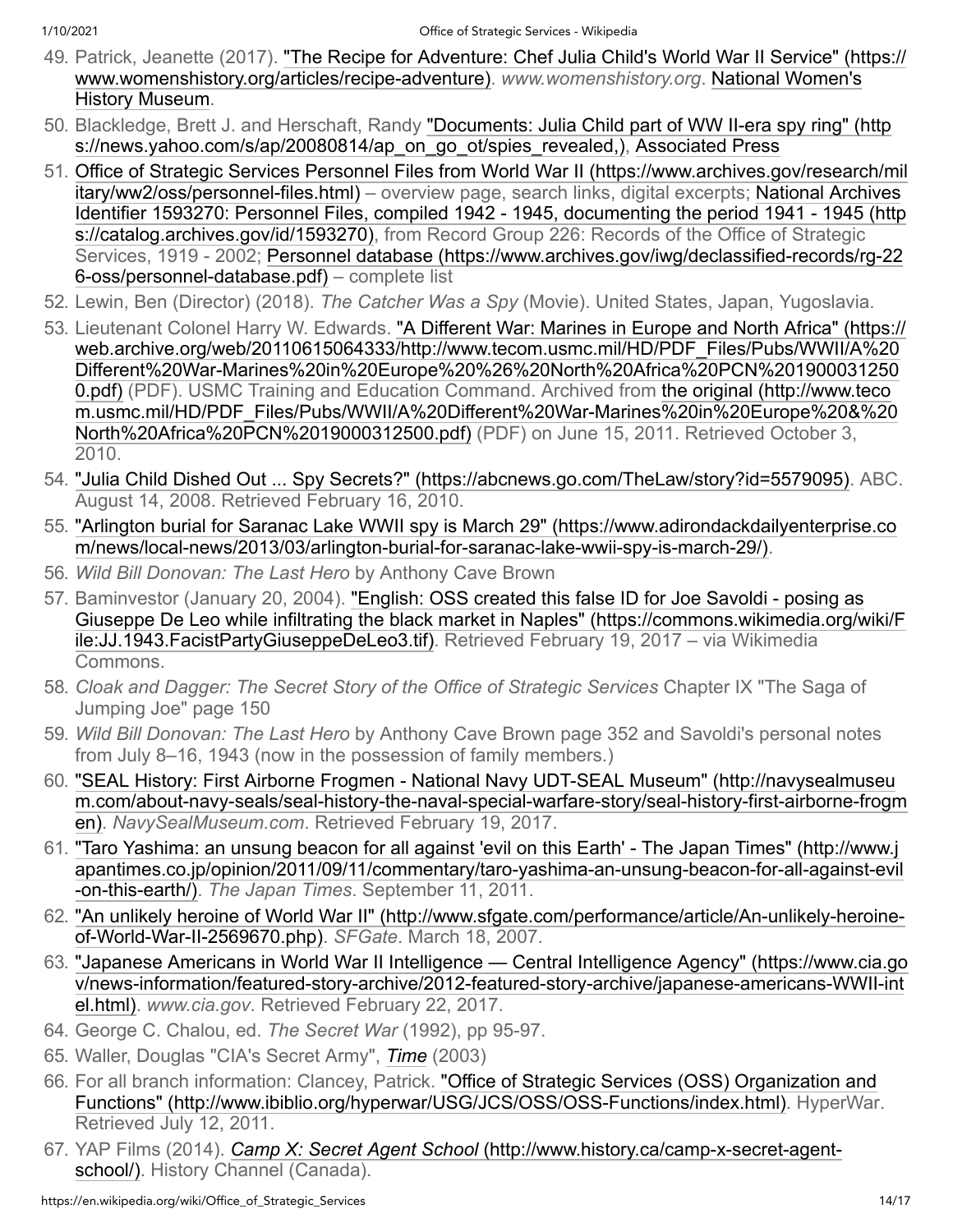- <span id="page-14-1"></span>68. *Camp X: Secret Agent School* [\(https://www.imdb.com/title/tt3772982/?ref\\_=nv\\_sr\\_2\).](https://www.imdb.com/title/tt3772982/?ref_=nv_sr_2) IMDb. 2014.
- <span id="page-14-2"></span>69. YAP Films (2014). *World War II Spy School* [\(http://www.smithsonianchannel.com/shows/world-war-ii](http://www.smithsonianchannel.com/shows/world-war-ii-spy-school/0/3416231)spy-school/0/3416231). Smithsonian Channel.
- <span id="page-14-3"></span>70. *O.S.S* [\(https://www.imdb.com/title/tt0050046/\)](https://www.imdb.com/title/tt0050046/) on [IMDb](https://en.wikipedia.org/wiki/IMDb)
- <span id="page-14-4"></span>71. • Office of the Coordinator of Information (Notes paragraph) et. al [the, @aj-anwar-esq]

# <span id="page-14-0"></span>**Further reading**

- Albarelli, H.P. *A Terrible Mistake: The Murder of Frank Olson and the CIA's Secret Cold War Experiments* (2009) [ISBN](https://en.wikipedia.org/wiki/ISBN_(identifier)) [0-9777953-7-3](https://en.wikipedia.org/wiki/Special:BookSources/0-9777953-7-3)
- Aldrich, Richard J. *Intelligence and the War Against Japan: Britain, America and the Politics of Secret Service* (Cambridge: Cambridge University Press, 2000) [ISBN](https://en.wikipedia.org/wiki/ISBN_(identifier)) [0521641861](https://en.wikipedia.org/wiki/Special:BookSources/0521641861)
- [Alsop, Stewart](https://en.wikipedia.org/wiki/Stewart_Alsop) and Braden, Thomas. *Sub Rosa: The OSS and American Espionage* (New York: Reynal & Hitchcock, 1946) [OCLC](https://en.wikipedia.org/wiki/OCLC_(identifier)) [1226266 \(https://www.worldcat.org/oclc/1226266\)](https://www.worldcat.org/oclc/1226266)
- Bank, Aaron. *From OSS to Green Berets: The Birth of Special Forces* (Novato, CA: Presidio, 1986) [ISBN](https://en.wikipedia.org/wiki/ISBN_(identifier)) [0891412719](https://en.wikipedia.org/wiki/Special:BookSources/0891412719)
- Bartholomew-Feis, Dixee R. *The OSS and Ho Chi Minh: Unexpected Allies in the War against Japan* (Lawrence : University Press of Kansas, 2006) [ISBN](https://en.wikipedia.org/wiki/ISBN_(identifier)) [0700614311](https://en.wikipedia.org/wiki/Special:BookSources/0700614311)
- Bernstein, Barton J. "Birth of the U.S. biological warfare program" *[Scientific American](https://en.wikipedia.org/wiki/Scientific_American)* 256: 116 121, 1987.
- Brown, Anthony Cave. *The Last Hero: Wild Bill Donovan* (New York: Times Books, 1982) [ISBN](https://en.wikipedia.org/wiki/ISBN_(identifier)) [0812910214](https://en.wikipedia.org/wiki/Special:BookSources/0812910214)
- Brunner, John W. *OSS Weapons*[. Phillips Publications, Williamstown, N.J., 1994.](https://en.wikipedia.org/wiki/Special:BookSources/0-932572-21-9) [ISB](https://en.wikipedia.org/wiki/ISBN_(identifier))[N](https://en.wikipedia.org/wiki/Special:BookSources/0-932572-21-9) 0-932572-21- 9.
- Brunner, John W. *OSS Weapons II*[. Phillips Publications, Williamstown, N.J., 2005.](https://en.wikipedia.org/wiki/Special:BookSources/978-0932572431) [ISB](https://en.wikipedia.org/wiki/ISBN_(identifier))[N](https://en.wikipedia.org/wiki/Special:BookSources/978-0932572431) 978-0932572431.
- Brunner, John W. *OSS Crossbows*[. Phillips Publications, Williamstown, N.J., 1991.](https://en.wikipedia.org/wiki/Special:BookSources/0-932572-15-4) [ISBN](https://en.wikipedia.org/wiki/ISBN_(identifier)) 0-932572- 15-4.
- Burke, Michael. "Outrageous Good Fortune: A Memoir" (Boston-Toronto: Little, Brown and Company)
- [Casey, William J.](https://en.wikipedia.org/wiki/William_J._Casey) *The Secret War Against Hitler* (Washington: Regnery Gateway, 1988) [ISBN](https://en.wikipedia.org/wiki/ISBN_(identifier)) [089526563X](https://en.wikipedia.org/wiki/Special:BookSources/089526563X)
- Chalou, George C. (ed.) *The Secrets War: The Office of Strategic Services in World War II* (Washington: National Archives and Records Administration, 1991) [ISBN](https://en.wikipedia.org/wiki/ISBN_(identifier)) [0911333916](https://en.wikipedia.org/wiki/Special:BookSources/0911333916)
- Chambers II, John Whiteclay. *OSS Training in the National Parks and Service Abroad in World War II* (NPS, 2008) [online \(https://www.nps.gov/parkhistory/online\\_books/oss/\)](https://www.nps.gov/parkhistory/online_books/oss/); chapters 1-2 and 8-11 provide a useful summary history of OSS by a scholar.
- Dawidoff, Nicholas. *The Catcher was a Spy: The Mysterious Life of Moe Berg* ( New York: Vintage Books, 1994) [ISBN](https://en.wikipedia.org/wiki/ISBN_(identifier)) [0679415661](https://en.wikipedia.org/wiki/Special:BookSources/0679415661)
- [Doundoulakis, Helias.](https://en.wikipedia.org/wiki/Helias_Doundoulakis) *[Trained to be an OSS Spy \(http://www.trainedtobeanossspy.com/\)](http://www.trainedtobeanossspy.com/)* (Xlibris, 2014) [OCLC](https://en.wikipedia.org/wiki/OCLC_(identifier)) [907008535 \(https://www.worldcat.org/oclc/907008535\)](https://www.worldcat.org/oclc/907008535). [ISBN](https://en.wikipedia.org/wiki/ISBN_(identifier)) [9781499059830](https://en.wikipedia.org/wiki/Special:BookSources/9781499059830)
- [Dulles, Allen.](https://en.wikipedia.org/wiki/Allen_Dulles) *The Secret Surrender* [\(New York: Harper & Row, 1966\) O](https://www.worldcat.org/oclc/711869)[CL](https://en.wikipedia.org/wiki/OCLC_(identifier))[C](https://www.worldcat.org/oclc/711869) 711869 (https://www.wo rldcat.org/oclc/711869)
- Dunlop, Richard. *Donovan: America's Master Spy* (Chicago: Rand McNally, 1982) [ISBN](https://en.wikipedia.org/wiki/ISBN_(identifier)) [0528811177](https://en.wikipedia.org/wiki/Special:BookSources/0528811177)
- Ford, Corey. *Donovan of OSS* [\(Boston: Little, Brown, 1970\) O](https://www.worldcat.org/oclc/836436423)[CLC](https://en.wikipedia.org/wiki/OCLC_(identifier)) 836436423 (https://www.worldcat. org/oclc/836436423)
- Ford, Corey, MacBain A. "Cloak and Dagger: The Secret Story of O.S.S." (New York: Random House 1945,1946) [OCLC](https://en.wikipedia.org/wiki/OCLC_(identifier)) [1504392 \(https://www.worldcat.org/oclc/1504392\)](https://www.worldcat.org/oclc/1504392)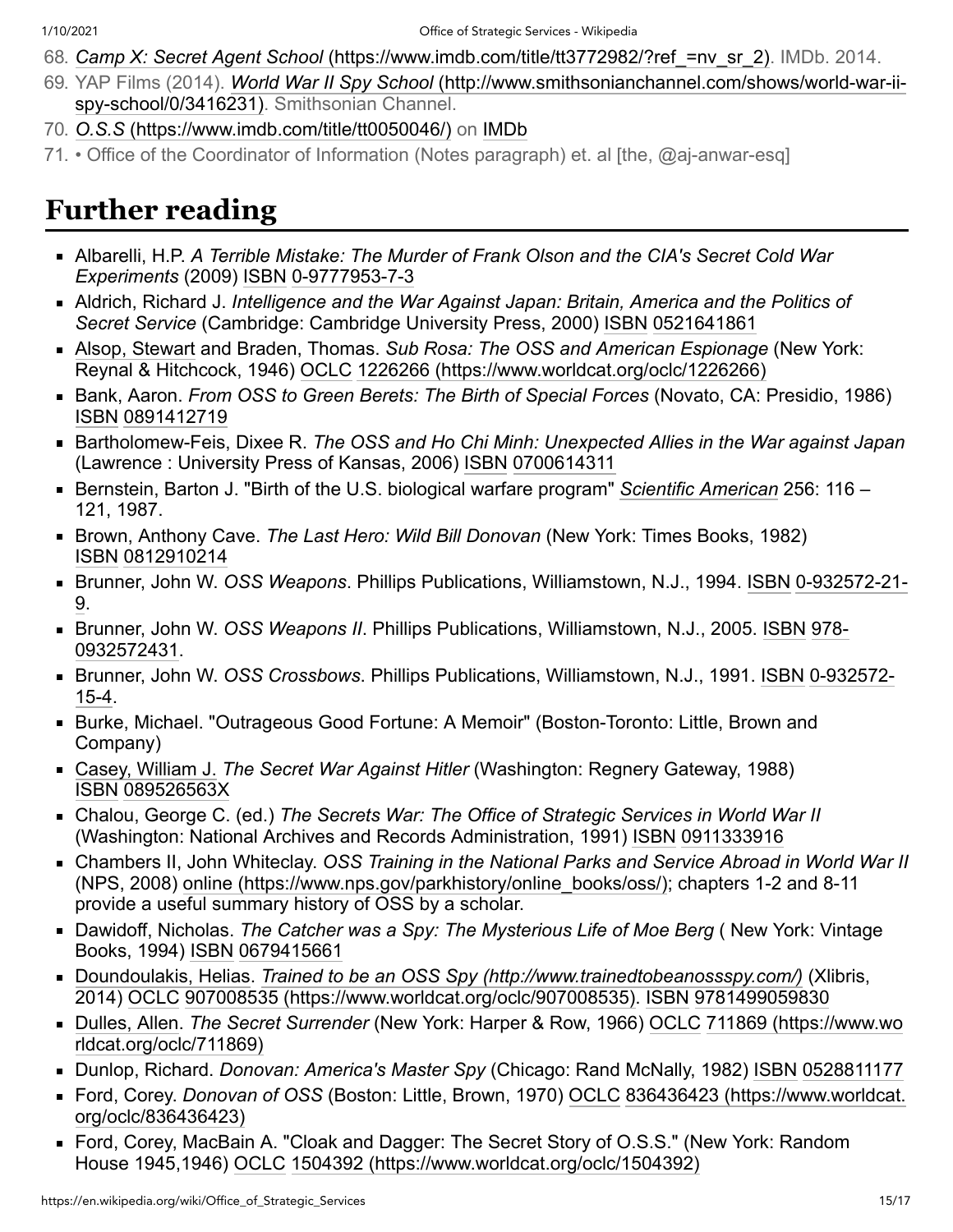- Grose, Peter. *Gentleman Spy: The Life of Allen Dulles* (Boston: Houghton Mifflin, 1994) [ISBN](https://en.wikipedia.org/wiki/ISBN_(identifier)) [0395516072](https://en.wikipedia.org/wiki/Special:BookSources/0395516072)
- Hassell, A, and MacRae, S: *Alliance of Enemies: The Untold Story of the Secret American and German Collaboration to End World War II*, Thomas Dunne Books, 2006. [ISBN](https://en.wikipedia.org/wiki/ISBN_(identifier)) [0312323697](https://en.wikipedia.org/wiki/Special:BookSources/0312323697)
- Hunt, E. Howard. *American Spy*, 2007
- Jakub, Jay. *Spies and Saboteurs: Anglo-American Collaboration and Rivalry in Human Intelligence Collection and Special Operations, 1940–45* (New York: St. Martin's, 1999)
- **Jones, Ishmael.** *The Human Factor: Inside the CIA's Dysfunctional Intelligence Culture* **(New York:** Encounter Books, 2008, rev 2010) [ISBN](https://en.wikipedia.org/wiki/ISBN_(identifier)) [9781594032745](https://en.wikipedia.org/wiki/Special:BookSources/9781594032745)
- Katz, Barry M. *Foreign Intelligence: Research and Analysis in the Office of Strategic Services, 1942 1945* (Cambridge: Harvard University Press, 1989)
- Kent, Sherman. *Strategic Intelligence for American Foreign Policy* (Hamden, CT: Archon, 1965 [1949])
- Lovell, Stanley P. (1963). *Of Spies and Stratagems*. [Englewood Cliffs,](https://en.wikipedia.org/wiki/Englewood_Cliffs,_New_Jersey) [New Jersey:](https://en.wikipedia.org/wiki/New_Jersey) [Prentice Hall.](https://en.wikipedia.org/wiki/Prentice_Hall) p. 79. [ASIN](https://en.wikipedia.org/wiki/ASIN_(identifier)) [B000LBAQYS \(https://www.amazon.com/dp/B000LBAQYS\).](https://www.amazon.com/dp/B000LBAQYS)
- [McIntosh, Elizabeth P.](https://en.wikipedia.org/wiki/Elizabeth_Peet_McIntosh) *Sisterhood of Spies: The Women of the OSS* (Annapolis, MD: Naval Institute Press, 1998) [ISBN](https://en.wikipedia.org/wiki/ISBN_(identifier)) [1557505985](https://en.wikipedia.org/wiki/Special:BookSources/1557505985)
- Mauch, Christof. *The Shadow War Against Hitler: The Covert Operations of America's Wartime Secret Intelligence Service* (2005), scholarly history of OSS.
- Melton, H. Keith. *OSS Special Weapons and Equipment: Spy Devices of World War II* (New York: Sterling Publishing, 1991) [ISBN](https://en.wikipedia.org/wiki/ISBN_(identifier)) [0806982381](https://en.wikipedia.org/wiki/Special:BookSources/0806982381)
- Moulin, Pierre. *U.S. Samurais in Bruyeres* (CPL Editions: Luxembourg, 1993) [ISBN](https://en.wikipedia.org/wiki/ISBN_(identifier)) [2959998405](https://en.wikipedia.org/wiki/Special:BookSources/2959998405)
- Paulson, A.C. 1989. *OSS Silenced Pistol*. Machine Gun News. 3(6):28-30.
- Paulson, A.C. 1995. *OSS Weapons*. Fighting Firearms. 3(2):20-21,80-81.
- Paulson, A.C. 2002. *HDMS silenced .22 pistols in Vietnam*. The Small Arms Review. 5(7):119-120.
- Paulson, A.C. 2003. *WWII vintage silent .22LR* [High Standard OSS HDMS pistol]. Guns & Weapons for Law Enforcement. 15(2):24-29,72.
- Persico, Joseph E. *Roosevelt's Secret War: FDR and World War II Espionage* (2001).
- Persico, Joseph E. *Piercing the Reich: The Penetration of Nazi Germany by American Secret Agents During World War II* (New York: Viking, 1979) Reprinted in 1997 by Barnes & Noble Books. [ISBN](https://en.wikipedia.org/wiki/ISBN_(identifier)) [076070242X](https://en.wikipedia.org/wiki/Special:BookSources/076070242X)
- Peterson, Neal H. (ed.) *From Hitler's Doorstep: The Wartime Intelligence Reports of Allen Dulles, 1942–1945* (University Park: Pennsylvania State University Press, 1996)
- Pinck, Daniel C. *Journey to Peking: A Secret Agent in Wartime China* (Naval Institute Press, 2003) [ISBN](https://en.wikipedia.org/wiki/ISBN_(identifier)) [1591146771](https://en.wikipedia.org/wiki/Special:BookSources/1591146771)
- Pinck, Daniel C., Jones, Geoffrey M.T. and Pinck, Charles T. (eds.) *Stalking the History of the Office of Strategic Services: An OSS Bibliography* (Boston: OSS/Donovan Press, 2000) [ISBN](https://en.wikipedia.org/wiki/ISBN_(identifier)) [0967573602](https://en.wikipedia.org/wiki/Special:BookSources/0967573602)
- [Roosevelt, Kermit](https://en.wikipedia.org/wiki/Kermit_Roosevelt) (ed.) *War Report of the OSS*, two volumes (New York: Walker, 1976) [ISBN](https://en.wikipedia.org/wiki/ISBN_(identifier)) [0802705294](https://en.wikipedia.org/wiki/Special:BookSources/0802705294)
- Rudgers, David F. *Creating the Secret State: The Origins of the Central Intelligence Agency, 1943 1947* (Lawrence, KS: University of Kansas Press, 2000) [ISBN](https://en.wikipedia.org/wiki/ISBN_(identifier)) [0700610243](https://en.wikipedia.org/wiki/Special:BookSources/0700610243)
- Smith, Bradley F. and Agarossi, Elena. *Operation Sunrise: The Secret Surrender* (New York: Basic Books, 1979) [ISBN](https://en.wikipedia.org/wiki/ISBN_(identifier)) [0465052908](https://en.wikipedia.org/wiki/Special:BookSources/0465052908)
- Smith, Bradley F. *The Shadow Warriors: OSS and the Origins of the CIA* (New York: Basic, 1983) [ISBN](https://en.wikipedia.org/wiki/ISBN_(identifier)) [0465077560](https://en.wikipedia.org/wiki/Special:BookSources/0465077560)
- Smith, Richard Harris. *OSS: The Secret History of America's First Central Intelligence Agency* (Berkeley: University of California Press, 1972; Guilford, CT: Lyons Press, 2005) [ISBN](https://en.wikipedia.org/wiki/ISBN_(identifier)) [0520020235](https://en.wikipedia.org/wiki/Special:BookSources/0520020235)
- Steury, Donald P. *The Intelligence War* (New York: Metrobooks, 2000)